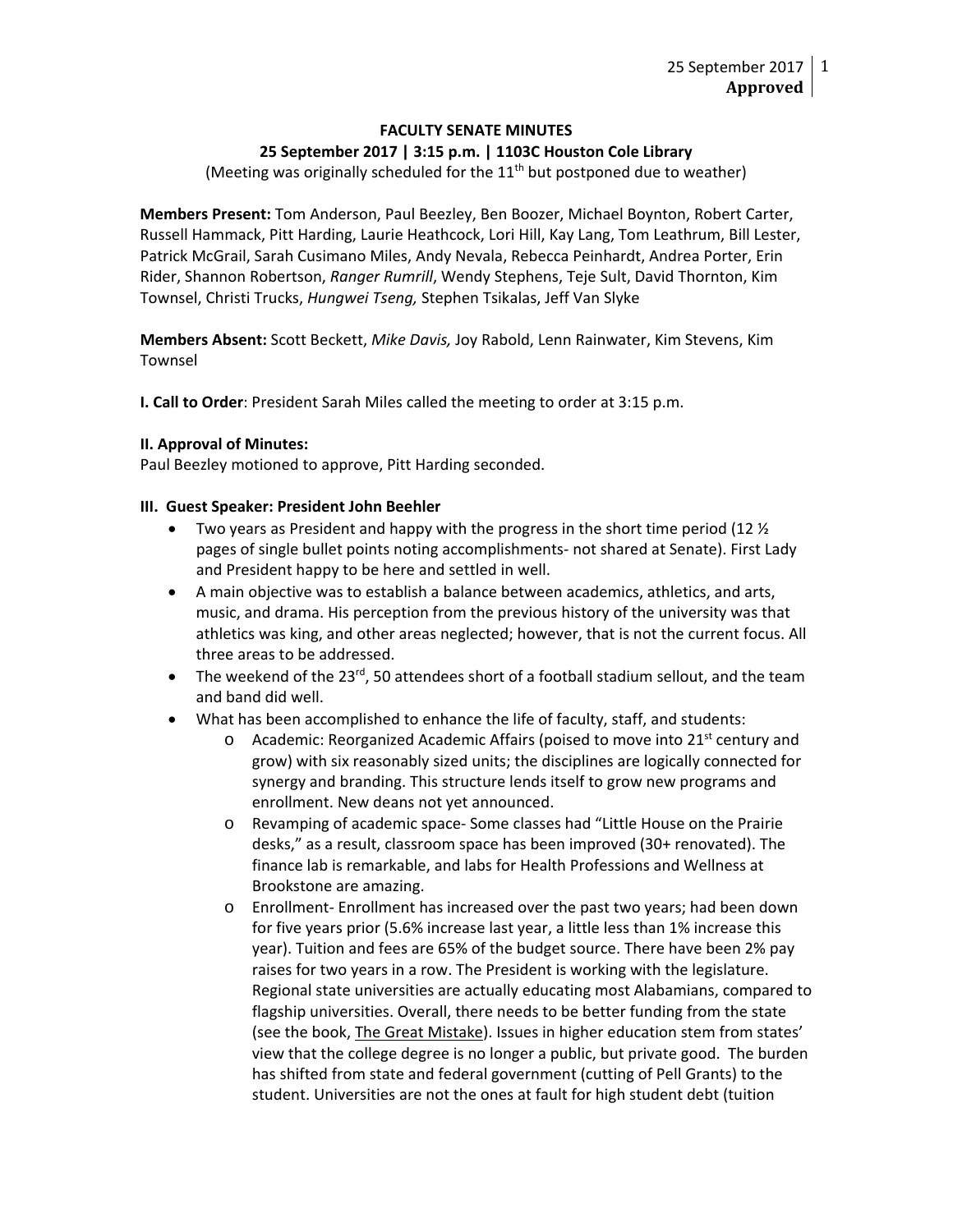increases necessary to fund the university operations). JSU did not increase tuition this year, and was the only university in the state that did not implement an increase.

- o Music, Drama, Arts- JSU to provide better support. Student art showcased in a room at the President's home (with a reception and recognition for the students). Donors are able to see the works by students. Also, created the first JAMfest in May 2017 (likely to be held again). Marching Southerners' practice field is near completion (building and parking lot to be finished). A dedication ceremony is scheduled for November 4<sup>th</sup>, 2017. JSU is seeking donors to contribute to a new Performing Arts Center, which will be part of the Capital Campaign. The center may be situated by the library where the apartments are located.
- o The President is trying to get donations and donors to fund a reasonable amount of the new construction and to provide naming opportunities. For example, the construction of the new baseball field (largest donation gift \$2 million to be matched by JSU), and there are continued fundraising efforts. New scoreboard is located in the football stadium. Funding for projects came from re-financing bonds (\$7 million only to be used on capital improvements and then floated bonds for another \$10 million for Sparkman and Daugette Halls; Dixon and Crowe Halls likely to be demolished in the future). However, JSU has \$40 million dollars in deferred maintenance.
- o Questions:
	- Patrick McGrail- Is there an ideal enrollment figure? Board of Trustees had aimed for 10,000 students previously. With current infrastructure, maximum enrollment could hold 14,000 students. However, there is no set figure, but 10,000 even 12,000 seems reasonable within a five-year timeframe. If JSU were in the SEC, athletics could fund themselves, but in any other conference it becomes a cost.
	- Pitt Harding, How did the groundbreaking go for the fitness center, and what was the interest from the community? The President mentioned that there seems to be great enthusiasm, which will help with recruitment and retention, and health and wellness initiatives. Students had significant input in the design of the fitness center. Furthermore, JSU aims to have good synergy with the city. President Beehler has taken part in an eleven-county tour, and has learned that the community has wondered where JSU has been in the past.

### **IV. Unfinished Business:**

a. No unfinished business.

### **V. New Business:**

a. No new business.

### **VI. President's Report:**

• President's report was emailed prior to meeting.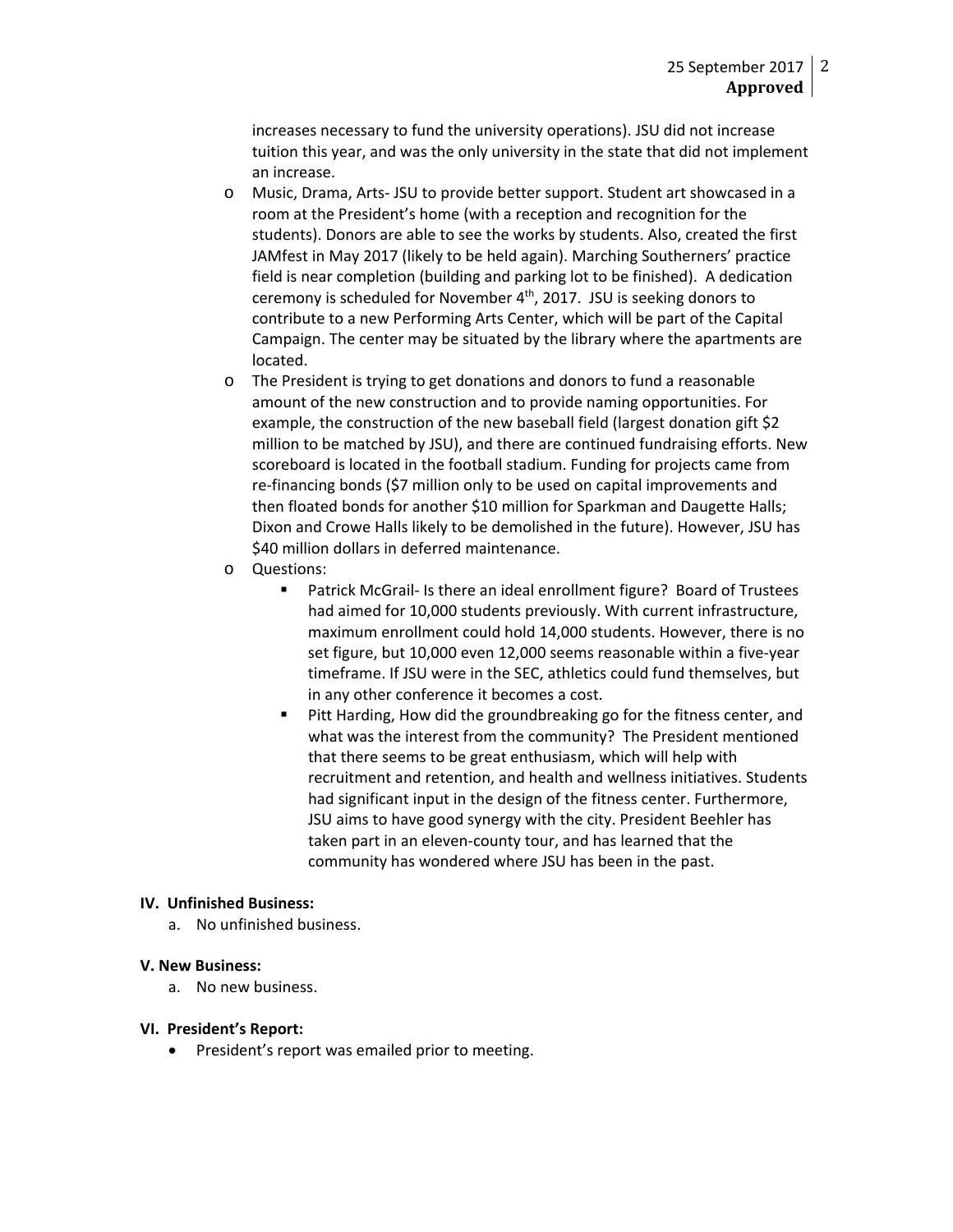- Ranger Rumrill's SGA report: Ranger Rumrill created a President's Cabinet to represent each of the six schools and graduate studies. SGA has had record attendance at each event this year. The SGA's constitution was amended.
- Faculty Senate President Sarah Miles: Deans will meet on September  $27<sup>th</sup>$  to review tenure and promotion guidelines (looking at University of West Georgia as a model). Question, Will the Schools of Education and Arts and Humanities have a representative in addition to the interim deans? The meeting sounds like a discussion, not decision based meeting at this stage.
- Dr. Turner to address the issue of the lost year between the Associate and Professor promotion review period. The Faculty Senate may consider revising the Faculty Research Committee to better comply with the new schools' organization framework. Dr. Turner mentioned an electronic format rather than hard copy to be considered for portfolios. Dr. Turner would like to push for online course instructors to be certified.
- Lynda.com- website for professional development and is linked to MyJSU for faculty and students.

# **VII. Committee Reports:**

Admissions and Scholarship – no report Elections – no report Honors – no report Policies – no report Welfare- no report Sarah Miles stated the need to identify chairs for each committee.

# **VIII. Announcements:**

- a. Amazon campus visit sponsored by JSU Career Services (to consider for classroom visits)
- b. Sunday October  $8<sup>th</sup>$  at 4:30 the Public Library sponsoring a ghost walk as part of the bicentennial event at the Jacksonville cemetery.
- c. Music- September 26<sup>th</sup> at 7:30 annual faculty recital. Jazz band performance at Mason Hall the following week.
- d. Drama- The first play, "An Enemy of the People" opens October  $27<sup>th</sup>$ .
- e. Annual Faculty Arts exhibit from 5-7pm on September 28<sup>th</sup> at Hammond Hall Art Gallery.
- f. A suggestion by Sarah Miles for Faculty Senators to give a short presentation of their department for our last meeting in May as a social and collegial opportunity, or could be organized by representatives of each school.
- g. A Challenge: Encourage faculty members from one's department to attend one event outside of one's department this academic year.
- h. Faculty Senate meetings to be scheduled across campus in various locations. Sarah Miles requests senators to consider upcoming speakers and topic, including a consideration to invite two new deans, or all six deans.
- i. Congratulations to the Nursing Program for their  $50<sup>th</sup>$  anniversary.
- j. Board of Trustees meeting is to be held October  $16^{th}$ - $17^{th}$ .

### **IX. Adjournment:**

A motion to adjourn was made by Patrick McGrail. The motion was seconded by Rebecca Peinhardt, and passed by majority voice vote.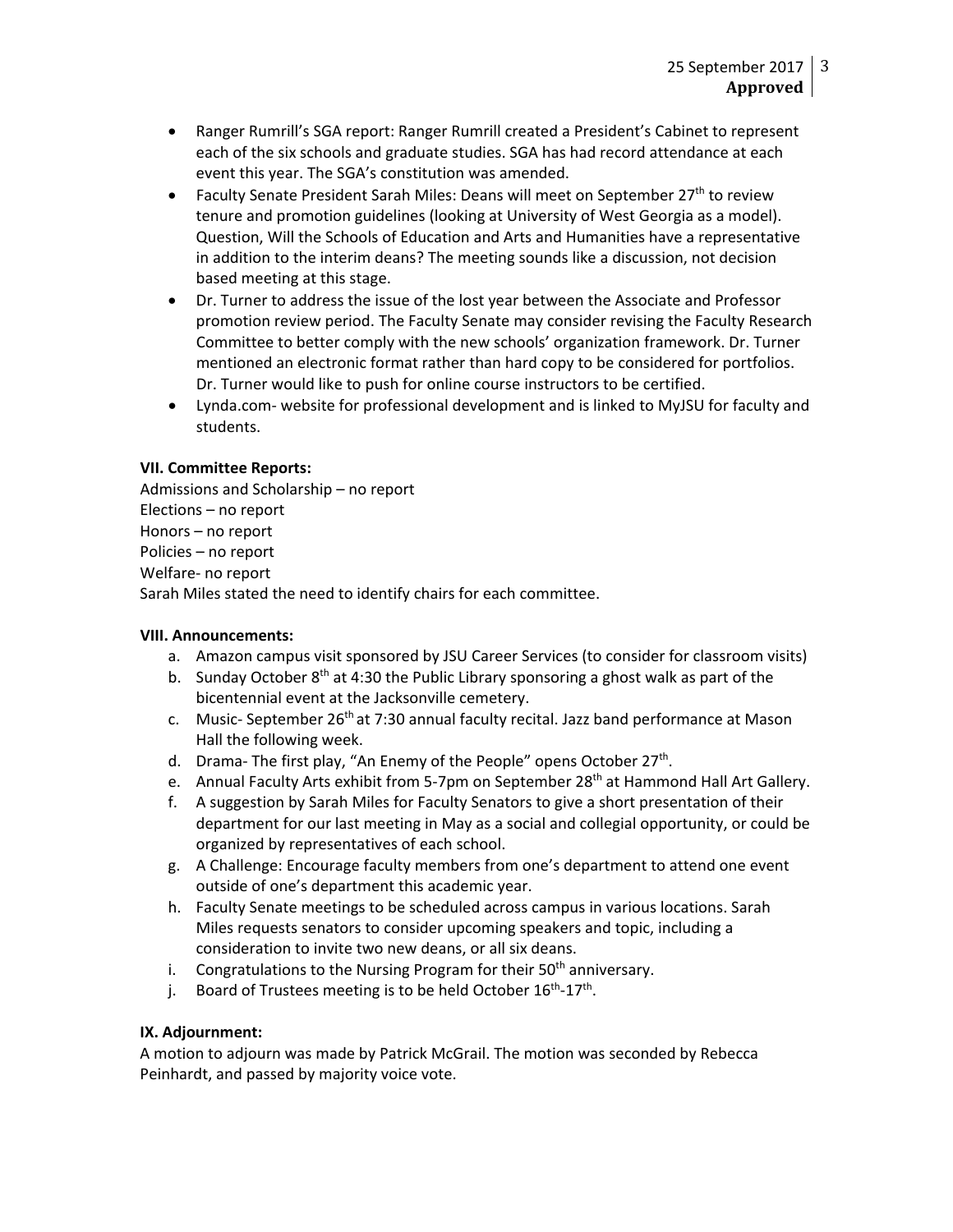#### **X. Next Meeting:**

*October 9th, 2017, at 3:15 p.m.* in Brewer Hall, room B100.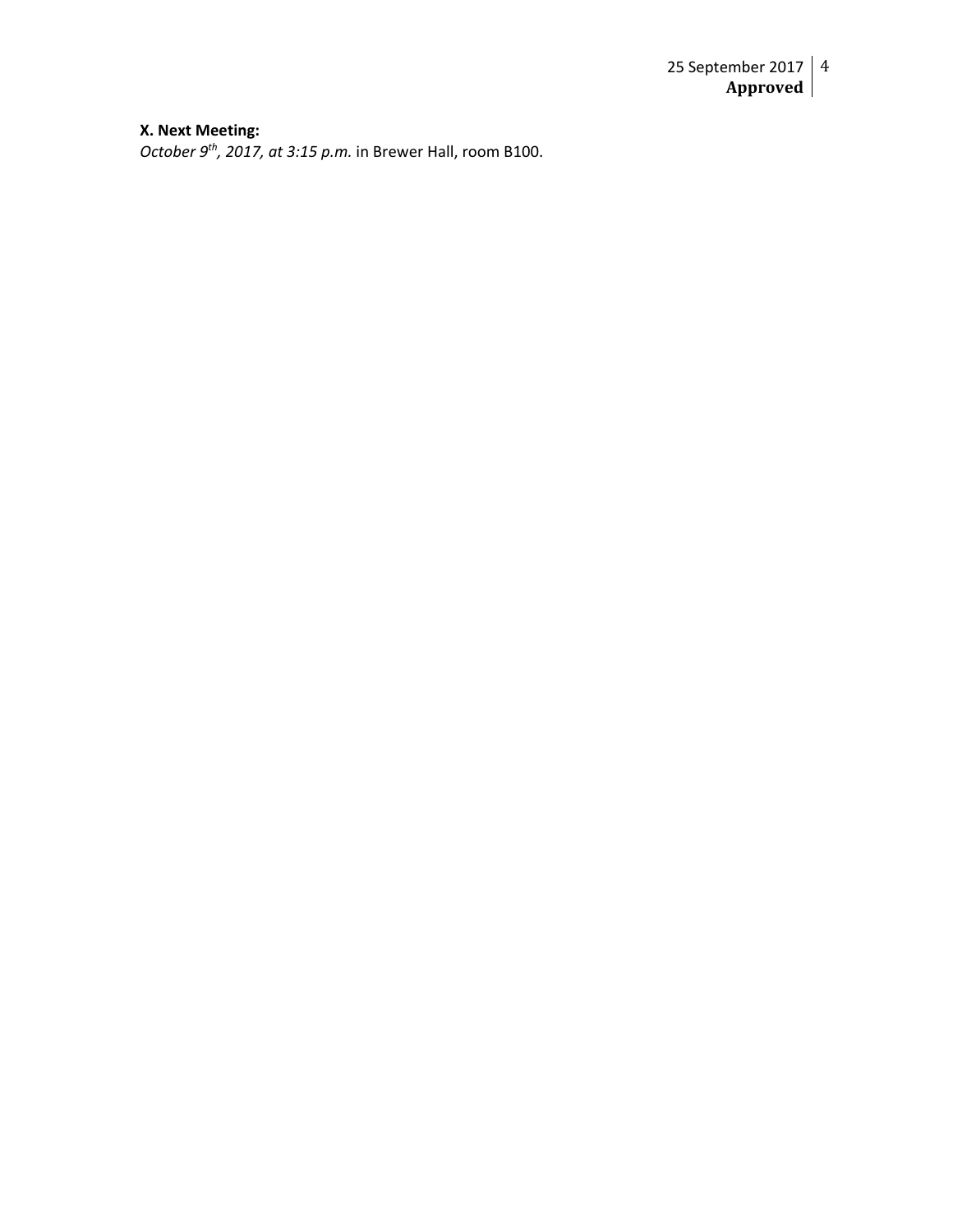### **FACULTY SENATE MINUTES 9 October 2017 | 3:15 p.m. | B100 Brewer Hall**

**Members Present:** Tom Anderson, Ben Boozer, Michael Boynton, Robert Carter, Russell Hammack, Pitt Harding, Lori Hill, Kay Lang, Tom Leathrum, Bill Lester, Sarah Cusimano Miles, Rebecca Peinhardt, Andrea Porter, Don Prudlo (alt. for Paul Beezley), Erin Rider, Shannon Robertson, *Ranger Rumrill*, Wendy Stephens, Yingqi Tang (alt. for Kim Stevens), David Thornton, Kim Townsel, *Hungwei Tseng,* Stephen Tsikalas, Jeff Van Slyke

**Members Absent:** Scott Beckett, *Mike Davis,* Laurie Heathcock, Patrick McGrail, Andy Nevala, Joy Rabold, Lenn Rainwater, Teje Sult, Christi Trucks

**I. Call to Order**: President Sarah Miles called the meeting to order at 3:15 p.m.

#### **II. Approval of Minutes:**

Lori Hill motioned to approve, Michael Boynton seconded.

#### **III. Guest Speaker: Dr. Becky Turner, Provost and VP for Academic Affairs**

- Dr. Turner thanked the faculty senators for their service to the university and for the recognition at the May Award ceremony.
- Promotion and Tenure (see Academic Affairs, Faculty Resources for timeline and forms, and the Faculty Handbook): Despite the guidelines, there have been some incomplete portfolios. The goal is to get portfolios more alike with regard to rank and documentation materials. There are guidelines for equivalencies for teaching, research, and service (some are of quality, while others are not as well developed). This academic year is aimed to strengthen guidelines. The timeline for faculty evaluations has to be revised; for example, the elimination of May term changes the normal timeframe set aside for faculty annual reviews. The deans are working on guidelines to be shared with faculty. Deans Newton and Shelton are co-chairing the tenure and promotion guideline committee. Question, from Pitt Harding, is there a way for the new deans to have input in the process. Dr. Turner made a note to include input from new deans. Dr. Turner mentioned that evidence of teaching, research, and service needs to be in the files, which is the responsibility of the faculty member. Question, from Sarah Miles, there seems to be a need for standardization between FAR, Digital Measures, and Tenure and Promotion. Dr. Turner has discussed this process with deans. Question to Hungwei Tseng, is Digital Measures compatible with supporting an electronic portfolio? Hungwei Tseng mentioned that universities are moving toward the electronic portfolio, but it could be an additional cost. Dr. Turner noted that faculty could use Interfolio (if implemented) as part of FAR and tenure and promotion processes. Digital Measures was used as part of the SACS' process, but may consider replacing Digital Measures with Interfolio.
- Faculty Professional Development Opportunities: The Faculty Commons offers many opportunities for professional development (see Academic Affairs, Faculty Resources). The REAL Teaching Grant application opens today. Professional Development Leave is equivalent to a sabbatical. For example, faculty has used it for the Fulbright experience. One semester is full pay and an entire year, half pay. The Professional Development Leave is a great opportunities for writing books, conducting research projects,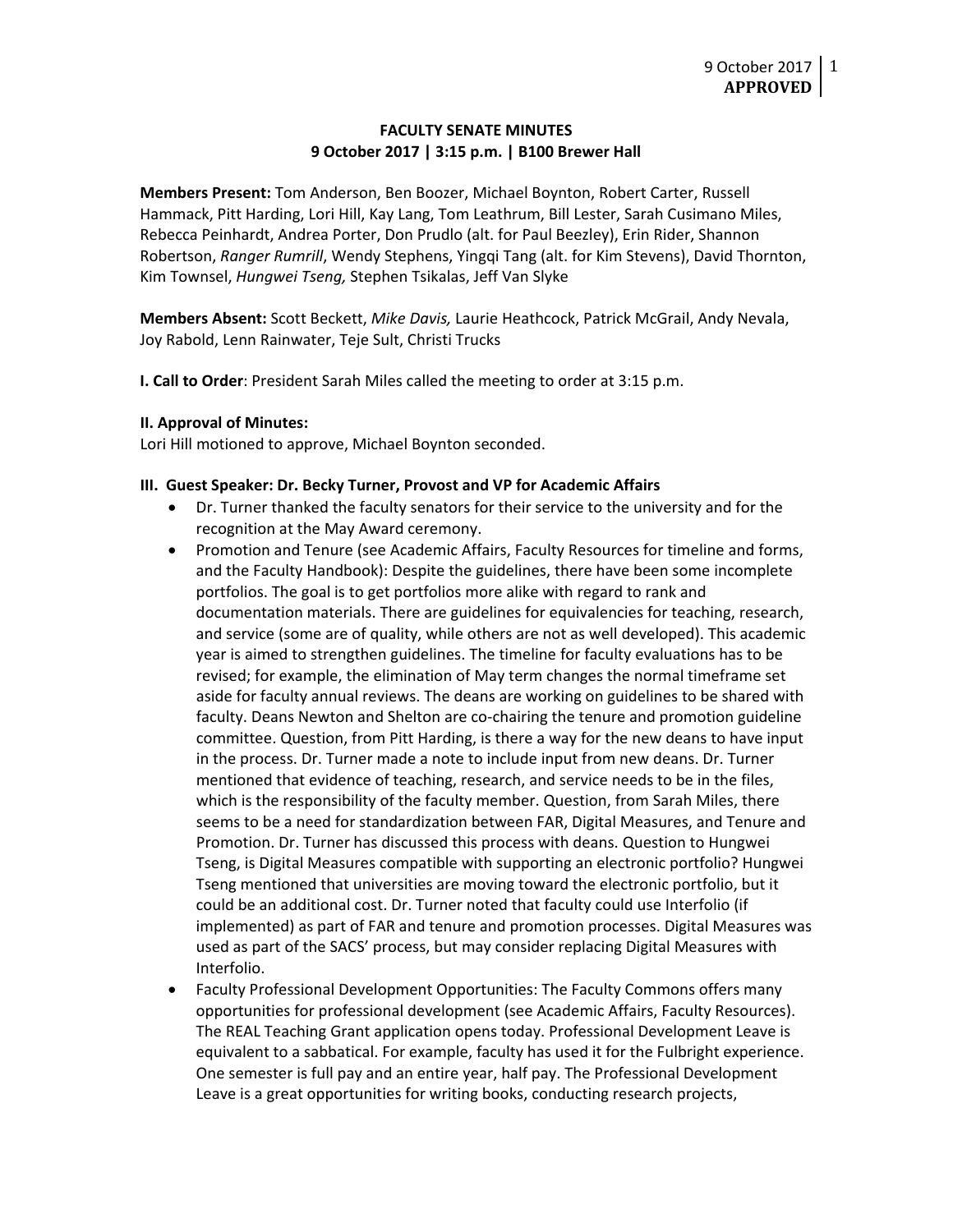collaborating with other scholars, participating as a Fulbright scholar, etc. Also JSU has an Educational Leave Program for pursuing a doctoral degree.

- Lisa Williams is leading an effort to update AGSC STARS of all majors on campus. The STARS' program was established for students to transfer from one program to another in Alabama, and determine which courses would count. With changes in hours for programs and courses, our original requirements are outdated. At this stage, 1/3 of the information is updated.
- Recipients of Annual Awards from May will be recognized at some of the upcoming football games.
- Board of Trustees meeting on October  $16<sup>th</sup> 17<sup>th</sup>$ . Previous meeting of the Alabama Commission on Higher Education (ACHE) approved the traditional concentration in Math, and at the upcoming December meeting, they will receive post-implementation reports of the MFA and Doctor of Science in Emergency Management (both objectives have been met). The University is proposing a Master of Science in Occupational Therapy, with a possibility to offer a Bachelor's degree in the future (both in demand in the field). There is a new ACHE executive director, Jim Purcell for Alabama. There is a likelihood to see significant changes in ACHE process, such as post-implementation expectations of enrollment and graduation. For new programs, previously programs had to be implemented within two years, but recently changed to three years. SACSCOC has a backlog of substantive program changes (2,300 cases currently and may take 6-7 months to review). For example, the Bachelor of Science in Forensic Investigation was approved in June, but is backlogged in SACS, thus unable to be implemented for the fall semester as desired.
- Questions: Bill Lester, with regard to Associate Professors in his department, will the previous document equivalencies apply (based on when new changes are made)? Dr. Turner said it will be addressed, but the previous criteria (if good) should be fine. Question, there is some salary closeness between Assistant and Associate ranks, which is a concern for faculty of higher ranks. Dr. Turner mentioned that the department of Human Resources approved to hire a consultant to conduct a study on salary and even to compare CUPA findings. Don Prudlo asked about the timeline for the new dean hire for the School of Arts and Humanities. Dr. Turner has the evaluations of candidates from members of the search committee, but the final decision cannot be revealed yet. The goal is for the Dean to start in January 2018. The Dean of the School of Education, Dr. Tommy Turner was hired. Sarah Miles raised the question about the lost year between Associate and Full Professor ranks. To complete five years in rank starts in the fall, which makes the application for promotion year lost. Dr. Turner asked if faculty would like to look into what other universities do. For instance, Rebecca Peinhardt proposed that promotion pay be retroactive for the application year.

#### **IV. Unfinished Business:**

a. No unfinished business.

#### **V. New Business:**

- a. No new business.
- **VI. President's Report:**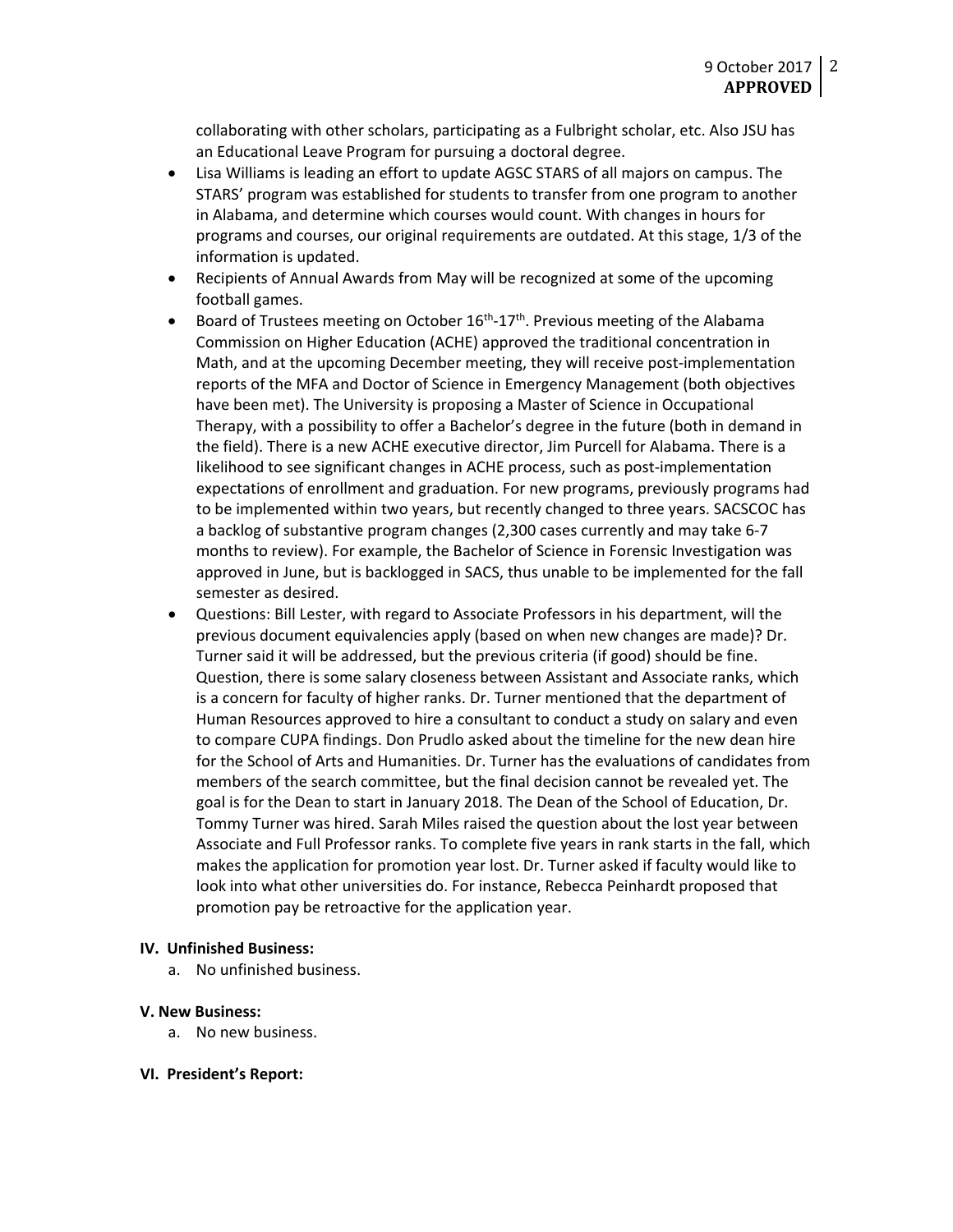- Ranger Rumrill: JSU Homecoming, showcase is this Wednesday 7:00pm, Family Day Weekend is on the 14<sup>th</sup>, Monday the 16<sup>th</sup> is the Homecoming meet and greet, the 17<sup>th</sup> is the Harvest festival, the talent show is on the  $18<sup>th</sup>$ , the  $19<sup>th</sup>$  is when the Homecoming King and Queen will be announced, the 20<sup>th</sup> is a shirt swap, and the 21<sup>st</sup> is when the Homecoming festivities start.
- Committee Chairs: Erin Rider, Welfare, Michael Boynton, Policies, Tom Anderson Elections, David Thornton, Faculty Honors, Kay Lang, Admissions and Scholarship, and Ben Boozer, Faculty Research.
- University Executive Council has not met since previous Faculty Senate meeting.
- Andy Green has been asked to announce commencement names.
- Guest Speakers at the Faculty Senate Meetings: The typical structure during the previous 10 years is to have guest speakers for meetings. A recommendation was made to implement a time limit for speakers. Sign-in sheets were made available for input on potential topics.
- Sarah Miles asked the department representatives for the School of Human Services and Social Sciences to share information about their programs.
	- o Bill Lester commented on the Political Science and Public Administration Department, noting that the five faculty are active in the community; the MPA degree makes up 20% of all JSU graduates; and there are a 173 majors in Political Science, plus active student clubs, the College Republicans and the College Democrats.
	- o Erin Rider commented on the Sociology and Social Work Department, noting that the first MSW cohort began this fall; the Social Work department has contracts with Department of Human Resources for student stipends, and 60 field agency relationships for field placement; Sociology is about to go up for program review, and that Sociology faculty are active in presenting at academic conferences, including taking students.
	- o Kay Lang commented on the Criminal Justice Department, mentioning the upcoming B.S. degree in Forensics, with either a concentration in Criminal Investigation or Forensic Investigation; they have an interview room and lab for students, and the lab is primarily used for real world crime scene investigative work. The Criminal Justice Program also offers concentrations in corrections and law enforcement. Currently there are 350 undergraduate majors and 60 graduate students.
	- o Shannon Robertson commented on the Psychology Department, noting they have nine faculty, four of which are doctoral board certified behavioral analysts. Their graduate program in Behavioral Analysis is one of two in the state. They are also one of the few programs in the country that has a pigeon lab. Psychology is a good field to collaborate with on diverse research topics.

### **VII. Committee Reports:**

Admissions and Scholarship – no report Elections – Faculty Emeriti Applications due this week; a note that the form online is not currently working. Honors – no report Policies – no report Welfare- no report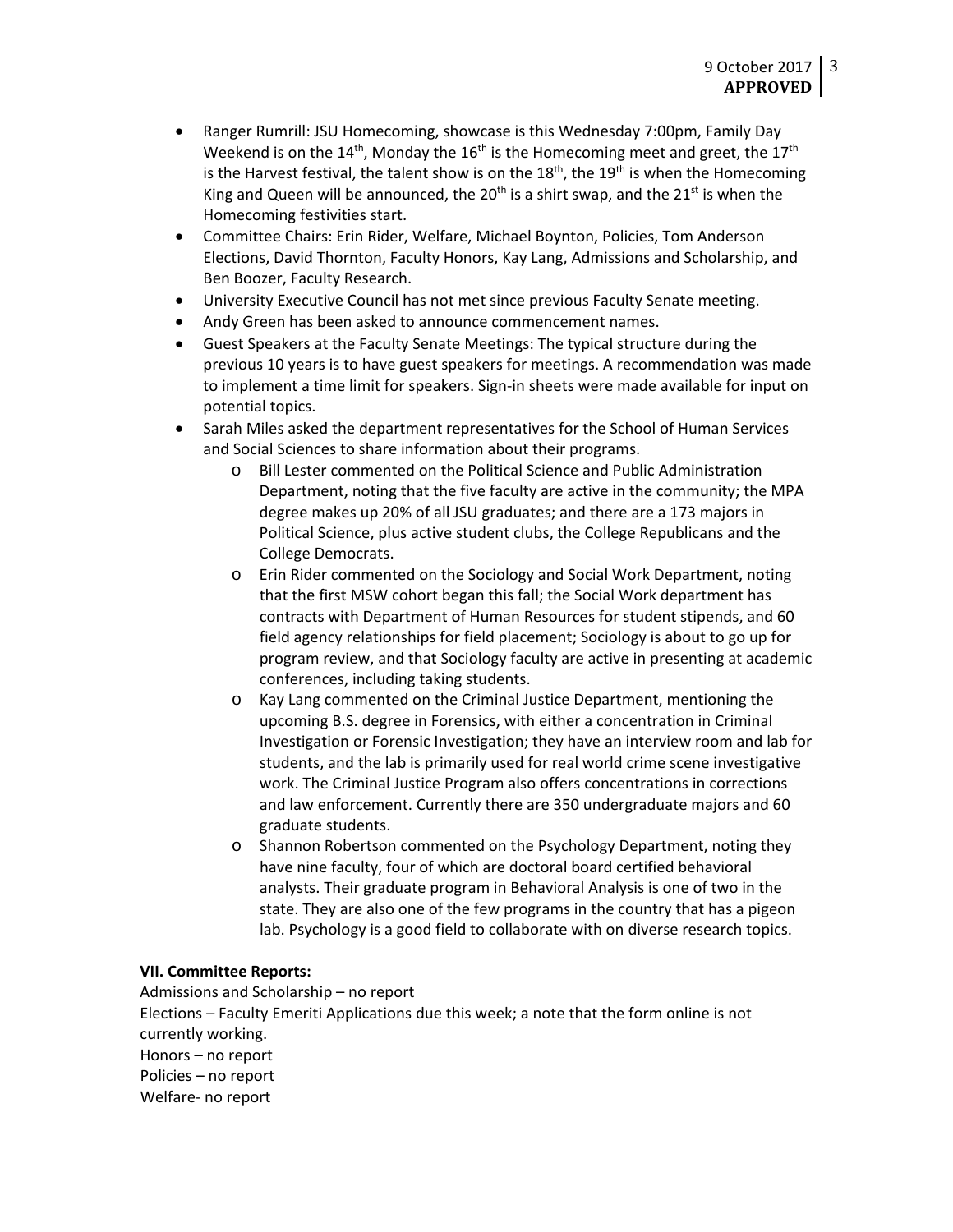The Research Committee is seeking a way to have an online submission portal.

#### **VIII. Announcements:**

- Drama: Play "An Enemy of People" only the weekend of the 27<sup>th</sup> of October, total of four performances.
- Gamecock Gallop 5K race sponsored by Kinesiology Department for October 28<sup>th</sup>.
- Faculty Art Show runs until October  $20<sup>th</sup>$  in Hammond Hall. The next exhibit in Hammond will be entitled, "Pink" and opens on October 26<sup>th</sup>. The artist lecture will take place on November 16<sup>th</sup>.

### **IX. Adjournment:**

A motion to adjourn was made by Wendy Stevens. The motion was seconded by Rebecca Peinhardt, and passed by majority voice vote.

#### **X. Next Meeting:**

*November 13th, 2017, at 3:15 p.m.* in Merrill Hall, Finance Lab.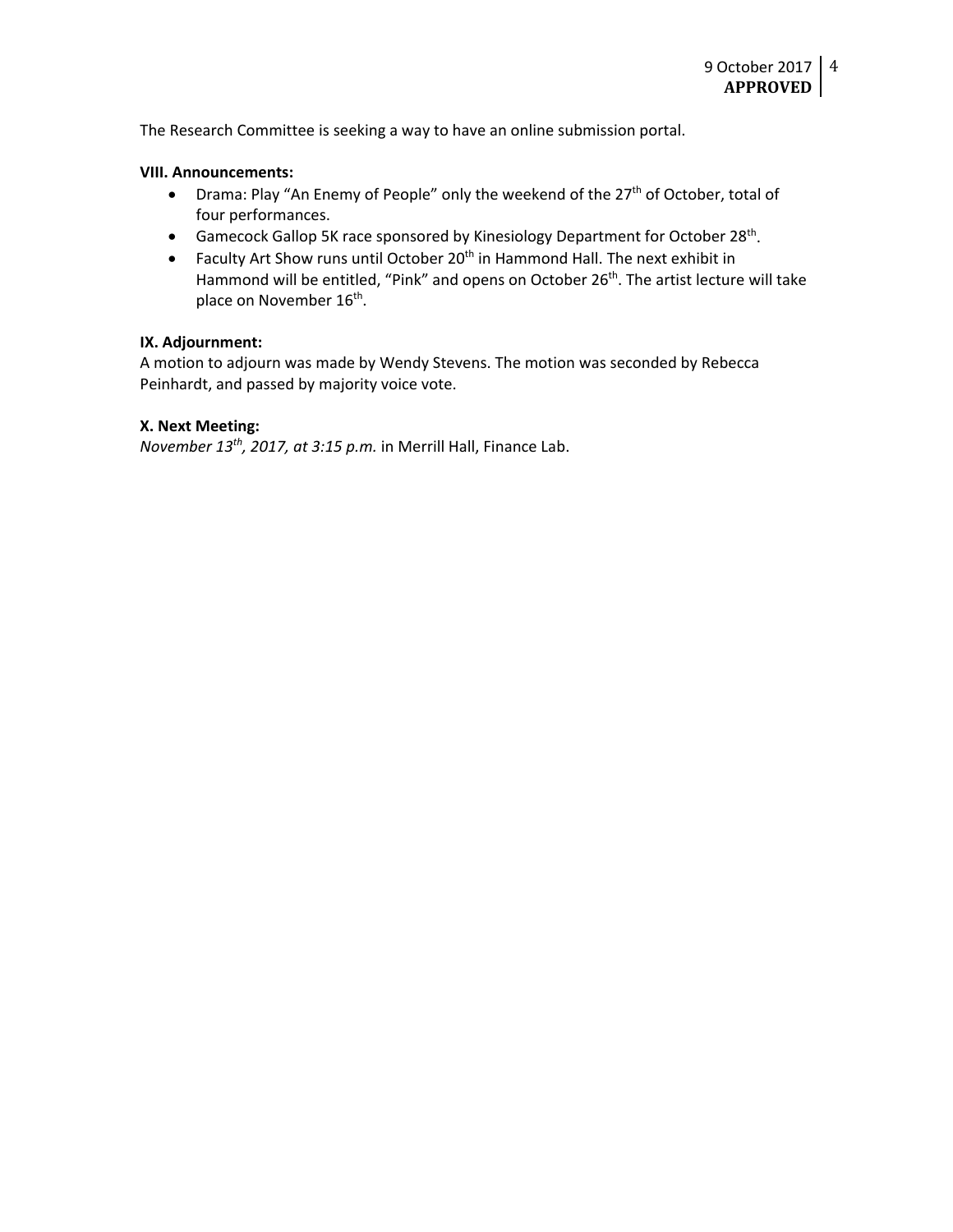## **FACULTY SENATE MINUTES 13 November 2017 | 3:15 p.m. | Merrill Hall Finance Lab Room 115**

**Members Present:** Tom Anderson, Paul Beezley, Ben Boozer, Michael Boynton, Robert Carter, Pitt Harding, Lori Hill, Kay Lang, Tom Leathrum, Bill Lester, Patrick McGrail, Sarah Cusimano Miles, Andrea Porter, Erin Rider, Shannon Robertson, *Ranger Rumrill*, Wendy Stephens, Kim Stevens, David Thornton, Kim Townsel, Christi Trucks, *Hungwei Tseng,* Stephen Tsikalas, Jeff Van Slyke

**Members Absent:** Scott Beckett, *Mike Davis,* Russell Hammack, Laurie Heathcock, Andy Nevala, Stan Newton, Rebecca Peinhardt, Joy Rabold, Teje Sult

**I. Call to Order**: President Sarah Miles called the meeting to order at 3:15 p.m.

### **II. Approval of Minutes:**

Wendy Stephens motioned to approve, Paul Beezley seconded, and all approved.

## **III. Guest Speaker: Dr. Ashok Roy, VP for Finance Administration and Chief Financial Officer**

- 1. Dr. Roy presented on the major accomplishments in last year and a half (shared with Board of Trustees in July and University in September). Dr. Roy's PowerPoint is available on the JSU website
	- a. Highpoints:
	- i) After many years of salary stagnation, a 2% raise was given last year and a 2% raise was given this year to faculty and staff (and 4% raise for staff earning below \$30,000 a year).
	- ii) Public-Private Partnership (P3)- The P3 partnership is the first for JSU for the Student Recreation Center. It will open in January 2019. The project received a Moody Credit rating of A3, which is good (bonds were refunded to take advantage of differential interest).
	- iii) Finance Lab- An advantage for students to access data in real time.
	- iv) Tuition and Budget Committees: These two committees are committee led rather than administration led as in the past. The committee model helps to increase transparency because it includes student, faculty, and staff as part of the process. There is a faculty co-chair on both committees.
	- v) New practice field for Marching Southerners.
	- vi) Signs placed on all buildings to better facilitate 911 services.
	- vii) Technology updates: IT- increased bandwidth, cyber security task force, and Palo Alto Fire walls.
	- viii) Pouring rights \$500 million dollars more in monetary benefits with new contract with Coca Cola.
	- ix) Faculty devices have been updated in all Schools except one, which is in progress, currently.
	- x) Security updates on campus with video cameras.
	- xi) Enrollment: Enrollment was going down, but as of last year to present, it is stable. According to the JSU 2016-2017 census, 3 schools are experiencing an upswing to enrollment, and 3 schools are in decline. Enrollment is a challenge for regional, public universities. 62% of our budget comes from tuition, while 35% comes from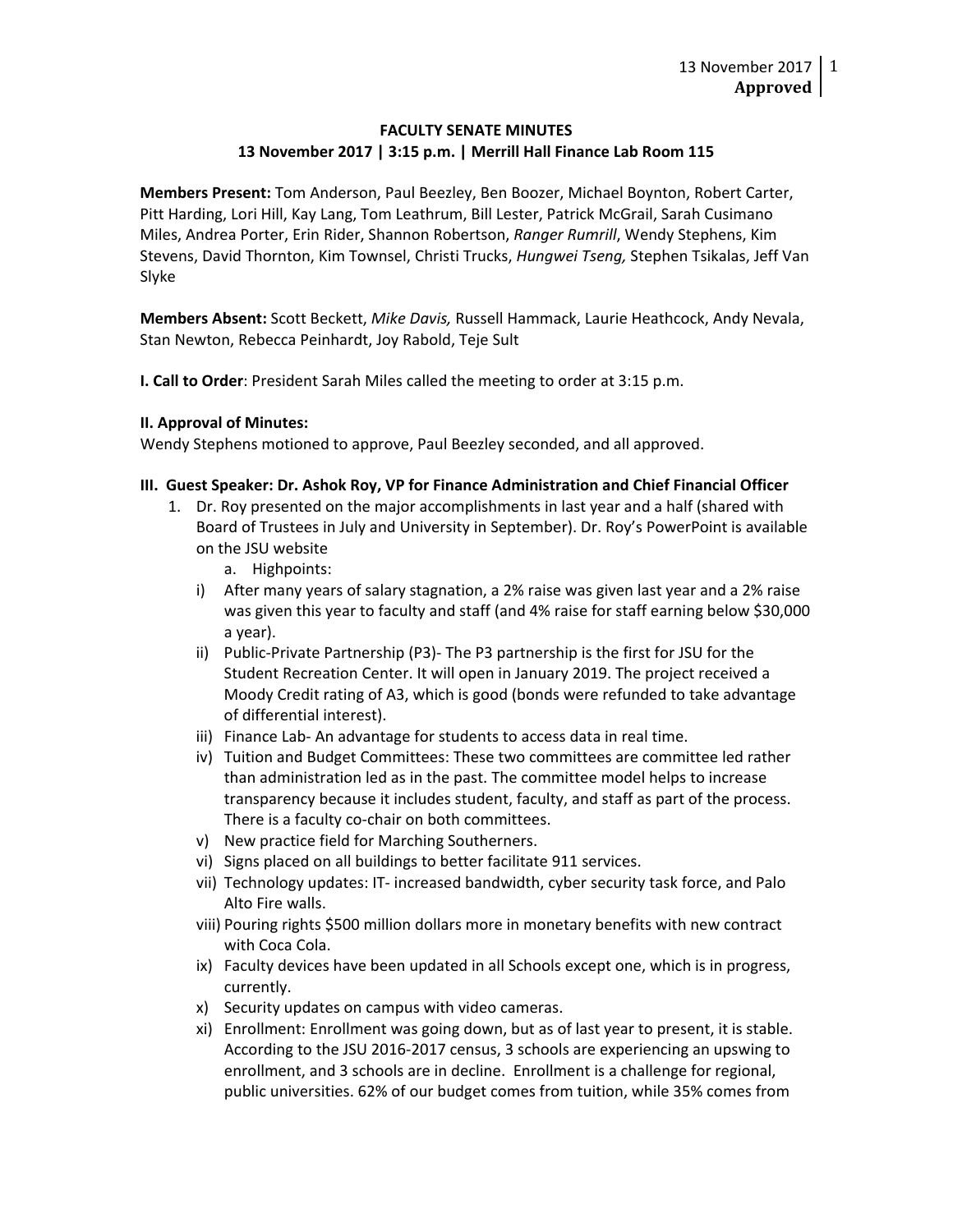the state. Example given of the University Arizona, which receives 8% from the state, albeit they currently have 100,000 students enrolled. Dr. Roy mentioned the need for good academic programs and reputation to draw in students. Our scholarships are too high, JSU gives out \$20 million, which is the second highest in state. There is no correlation between scholarship awards and enrollment.

- 2. Institutional Capacity Dashboard (by Vinson Houston): Two newly created dashboards for data. The Institutional Capacity Dashboard (measures the capacity of the university for how many students can be enrolled without a substantial increase in overhead)- Based on formulas, the data shows utilized capacity and actual current enrollment; the unused capacity is approximately 5,000. Based on current seats offered, with an average of 4.12 classes each, JSU can handle a capacity of approximately 13,000 students (based on all seats being offered across campus). JSU is currently at 60% of utilized capacity. Data can be reduced down to school level data. Data can be organized by department, program, and class levels (not based on physical facility, but offerings). The data is skewed if the enrollment cap is higher but the practical cap is lower. Capacity is often rolled forward so that it is automatically updated each semester, unless a manual change is implemented. The data is available to the Deans.
- 3. Admissions Funnel (led by Vinson Houston): Starts with a prospect (student) to enrollment. Data below from Fall 2017:



Data organized by JSU recruiting officer, application status, etc. Question from Dr. Stephen Tsikalas, Will the system follow-up with missing data? Yes, the system has built-in automation replies.

4. Questions: Dr. Pitt Harding asked for an update on salary research from HR. Dr. Roy said HR is looking at salary consultation services, but no contract has been made. The challenge is that younger faculty graduating now are coming in at a higher salary level, while those faculty in the field longer have lower salaries. To rectify it (in the context of little financial resources) would be to take one faculty rank at a time to fix it, then a year or two later, address another rank (based on median levels nationally). Another challenge would be faculty ranks with different classifications, research, etc. Dr. Tom Anderson asked about how much funding support is provided by state, which is 36% (national average is 19%). Dr. Roy clarified that the fixed cost base of the university increases (contracts with automatic escalators, debt). Also, enrollment declines in spring, usually 94% of what was in Fall Semester. Faculty Senate President Sarah Miles asked, when does the debt service start for the Recreation Center? It will be after spring of 2019 according to Dr. Roy. Dr. Harding raised a concern about the schools experiencing decline in enrollment. Dr. Roy mentioned that our freshman enrollment is down this fall (graduate and transfers have increased). Flagship universities draw out-ofstate students, which provide more in tuition payments for same labor costs as what would be for in-state students. Dr. Harding appreciated the 4% increase for lower salaried staff. A 2% raise roughly costs the university \$1.2 million dollars. Faculty Senate President Miles noted that on the information given to the Budget Committee for the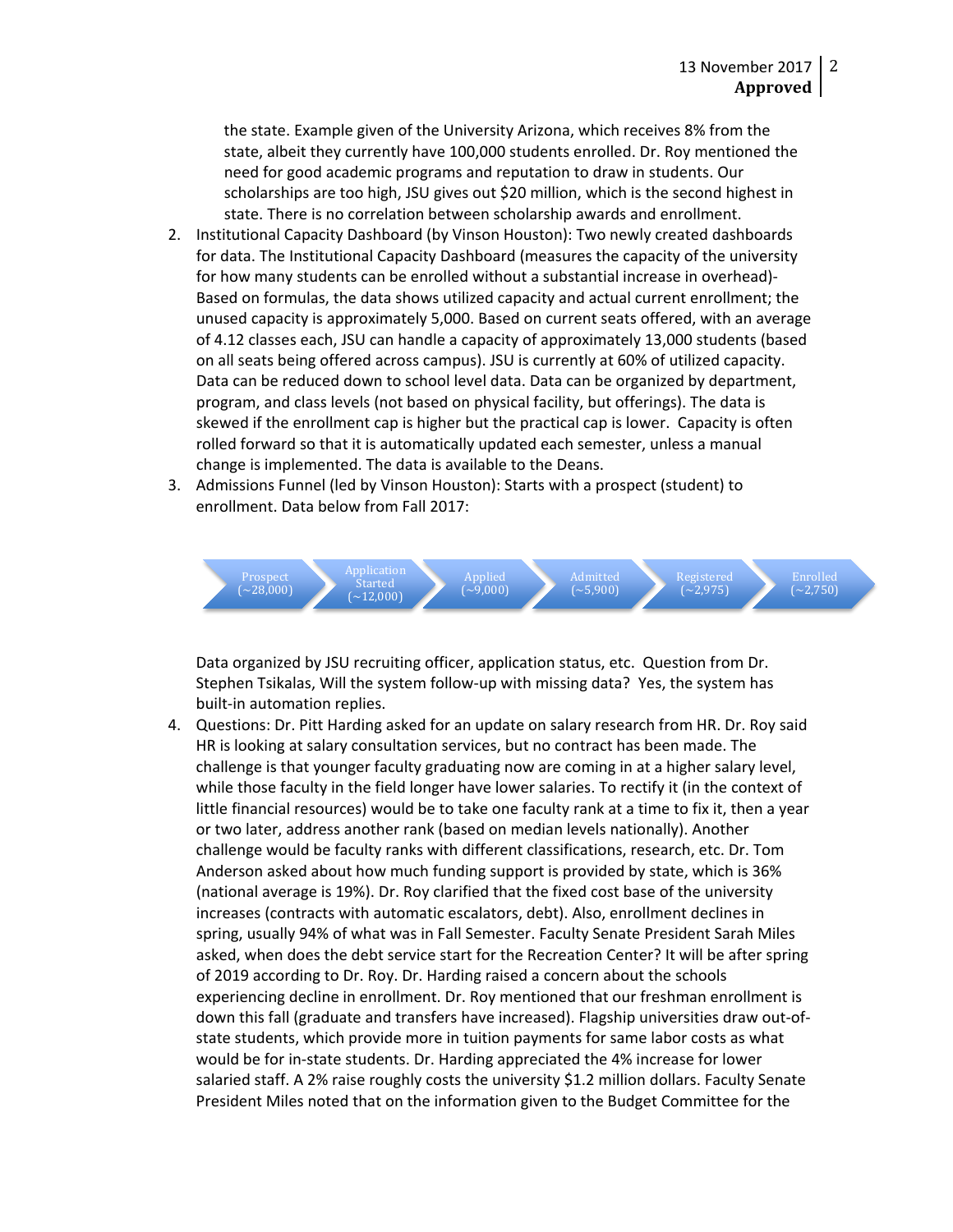fiscal year of 2018, there appears to be a deficit of over \$11 million. \$108 million is the operating budget. Dr. Roy discussed that a restricted budget is a budget which has restrictions on its use, for example JSU receives from Alabama \$700,000 dollars for the Center of Manufacturing, which cannot be used elsewhere. An auxiliary budget is supposed to be self-supportive if they make money, for example the print shop. If a particular service does not generate revenue, the costs will be taken from the General Fund. JSU Auxiliaries include: the student health center (although loses money), student housing, dining, the bookstore, transportation, the print shop, among a few others. Dr. Anderson asked if the Recreation Center would become an auxiliary? Dr. Roy stated it is not part of the university because the JSU Foundation is the owner. This process was based on creating a shell organization, a  $501(c)(3)$  "Public Education Building Association." Three individuals in the community (not associated with the university) had to petition the organization, then the organization had to be publically voted on by a judge and the community. Dr. Roy noted that the Recreation Center will not appear in the financial books until 25 plus years; JSU has a ground lease currently. Specifically, JSU owns the ground and the Foundation owns the building in which they have a contract with centers as a service agreement. The student fees go directly to the Foundation. Dr. Tom Leathrum asked if more P3 partnerships will happen in the future? Likely no, according to Dr. Roy because there has to be a private corporate interest. Dr. Leathrum followed up by asking if there was no income from the ground lease? Dr. Roy confirmed, stating no.

```
s
```
# **IV. Unfinished Business:**

a. No unfinished business.

# **V. New Business:**

- Tenure and Promotion Policy Guideline Revisions: President Miles met with Deans Newton and Shelton, and they are planning to put out the revised policies by Fall 2018 and would like faculty input. Deans Newton and Shelton will present to the Faculty Senate in December at the regular meeting.
- Dean Shelton will provide the documents to send to Faculty Senate members to evaluate over the next few weeks so that when the Deans speak to the senate in December members can ask questions and give input. Dean Shelton said that she will leave the track changes and comments on the documents so as members review them the thought processes can be observed.
- The changes are not meant to exclude applicants for tenure and promotion, but be more inclusive.
- The A-F tab guidelines have been reordered to reflect teaching as the priority, then service, then scholarly activities. This outline also creates a specific tab for collegiality because it is mentioned in the P&T pre-checklist document as a separate measure of success:
	- a. Tab I: General Information (FAR, letters from department and dean)
	- b. Tab 2: Teaching and Advisement (teaching philosophy)
	- c. Tab 3: Service and Community Engagement
	- d. Tab 4: Scholarship and Creative Work
	- e. Tab 5: Collegiality
- More emphasis is given to the  $3<sup>rd</sup>$  year review (FAR).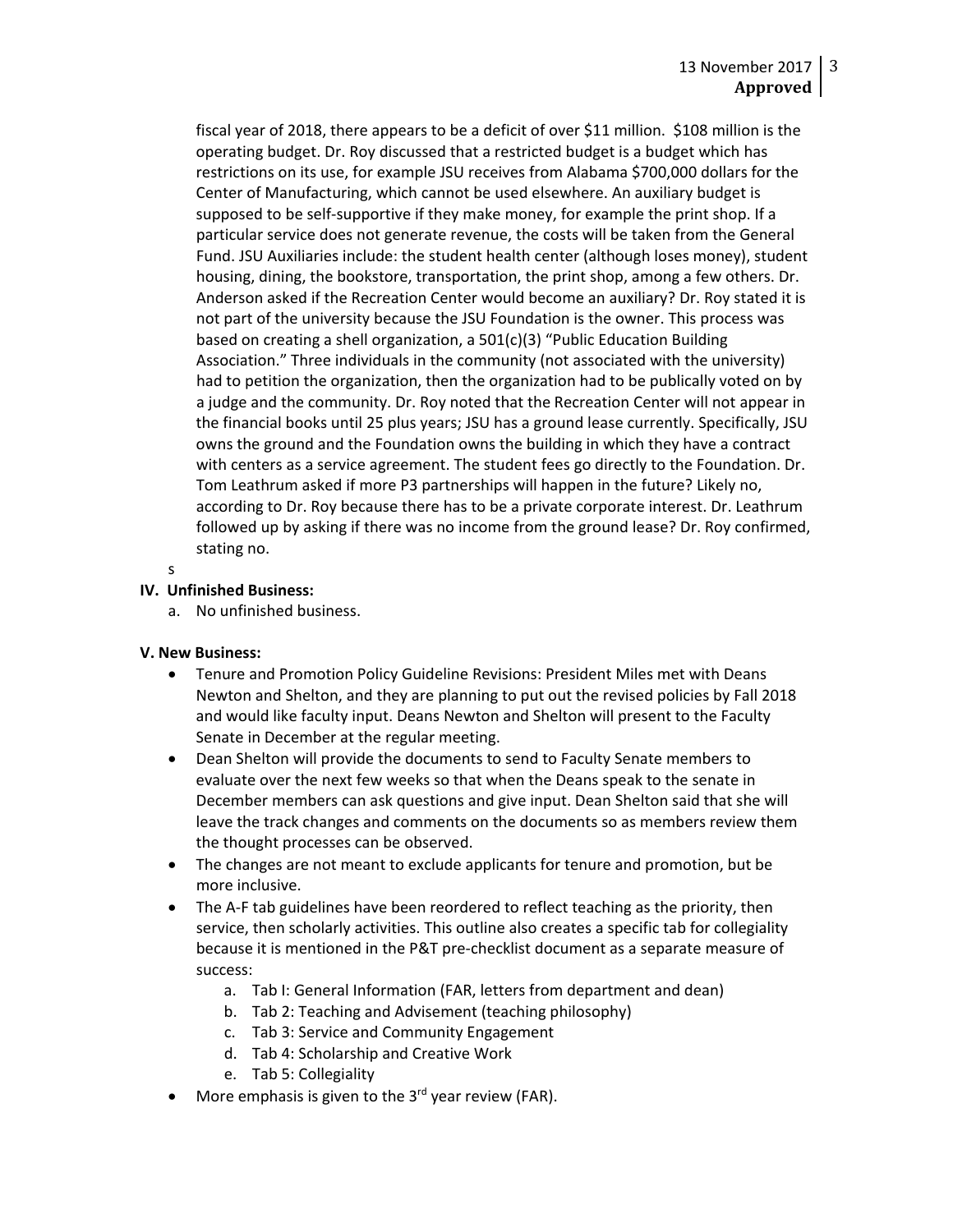- They are proposing a document constructed to track teaching effectiveness which outlines courses taught, credit hour production, advising load and a section to comment on any of those areas. [Trended data analysis for teaching effectiveness and advisement (Form A)]
- They are wording the policy so that the criteria for T & P are school/discipline specific and positioning it as the first document in the portfolio so that it is visible to the reviewer from the beginning.
- They have also changed the word "research" to scholarly and creative work to include professional and pedagogical activities.
- Questions from FS members: Dr. Harding Will the changes be included in the Faculty Handbook? Yes, that is the understanding. Dr. Patrick McGrail, will these changes be binding for upcoming applicants? Yes, that is the understanding.

# **VI. President's Report:**

- SGA President Ranger Rumrill had to leave so there was no SGA report.
- **Board of Trustees meeting** was held on October 16th-17th. Sub-committee meetings updates: October 16:

**Academic Affairs** (Dr. Turner was not present because of illness in her family) o 650 students at preview day which was the largest ever

# **Advancement**

- o Tim Garner New Marketing campaign to revealed in January; Phase 1 Campaign Development and Phase 2 Education
- o Launched the production of Cocky TV

# **Athletics**

- o Displayed the plans for the stadium and the materials
- o The baseball stadium construction has begun and should be finished by February  $1<sup>st</sup>$ , first game will be on February  $16<sup>th</sup>$
- **Business and Finance**, October 17 (covered by Dr. Roy in our meeting today, including capacity dashboard, BOT members seemed pleased to have this hard data)

# • Board of Trustees Meeting – October 17th **President's Report:**

- o President Beehler noted a variety of accomplishments across campus, (his PowerPoint presentation is available for anyone to view upon request), a few of the highlights are: Gamecock Orientation - 97% of students who had attended orientation were enrolled; food bank pantry created and located in the bottom Sparkman Hall; a dedication was held on November 4<sup>th</sup> for the Southerners Practice field (total costs are approximately \$2 million); President Beehler has toured 10 out of 11 counties in the northeast Alabama region which JSU currently serves.
- o President Beehler also passed the board's review.
- o There were no action items.
- o Comment to President Miles, Bill Lester mentioned that the community dashboard capacity needs context.
- **University Executive Council**
	- o Attorney Justin Coffey (from the Law Firm Ogletree and Deakins), who handles JSU immigration issues, discussed the various visa types and requirements.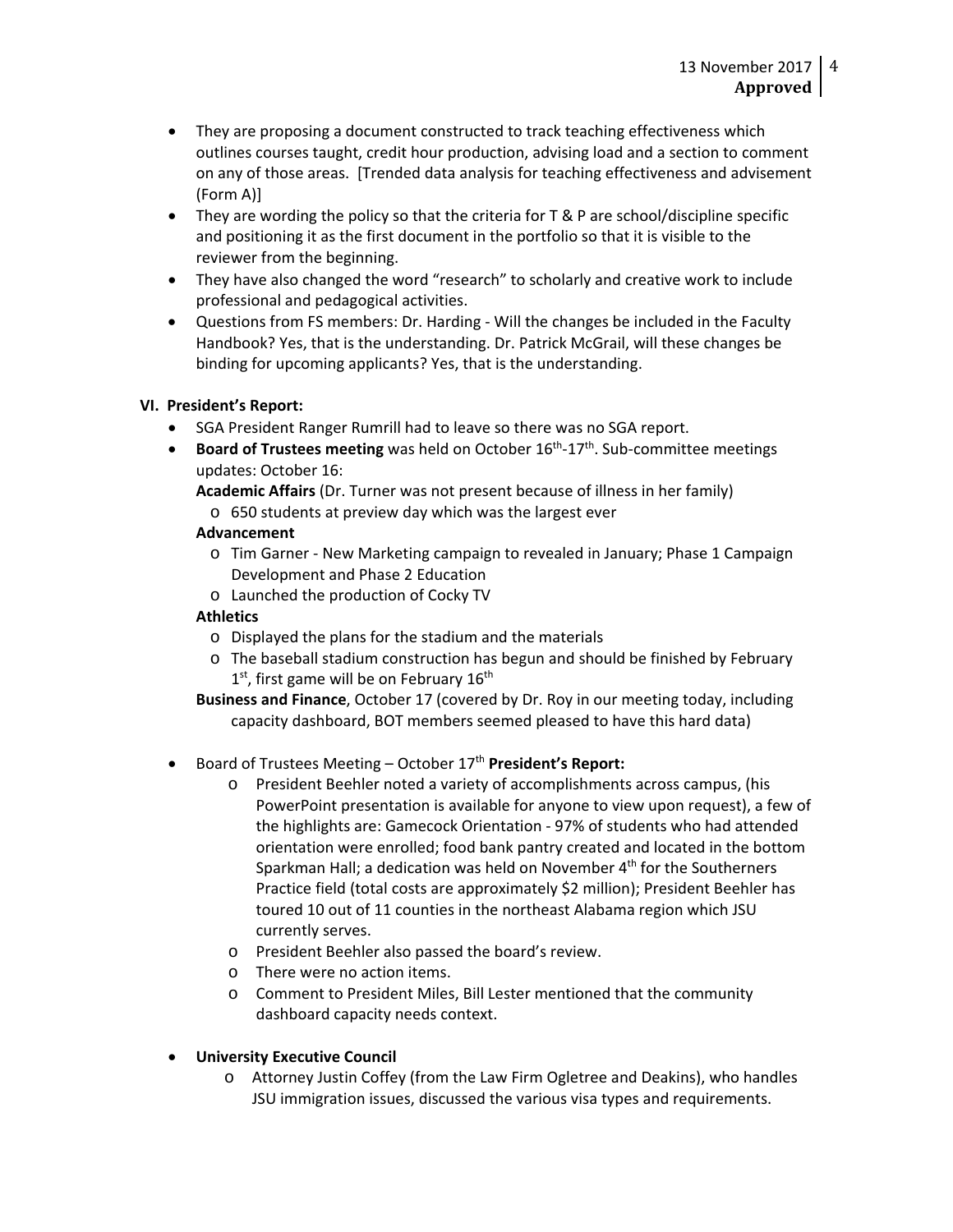- o Amy Riggins from University Recreation presented on the Recreation Center and showed a 3D walk through of the fitness center, highlighting the following:
	- 50 employees to become 150 eventually
	- Adventure recreation program will expand with new fitness and camping gear to check out
	- **EXTENUE Currently checking out bikes to students and faculty**
	- 36 foot climbing wall
	- **Indoor and outdoor pools**
	- **Massage room**
	- **Two racquetball courts**
	- **New cardio equipment**
	- Day camps and swimming lessons
- o Student fee to be \$190.00. Thus far the Tuition and Fees Committee preference is for the fee to start in the Fall 2019, one semester after opening (not to start in the middle of the academic year). Dr. Paul Beezely clarified that if we have to raise tuition in the fall of 2018, then the University should hold off with the student fee until Fall of 2019.
- o Announcements:

Jim Brigham - 5 new cars in the motor pool.

Dean Lori Owens - The new Dean of Arts and Humanities will start in June. Dean Tommy Turner – Drive for school supplies for hurricane victims until Nov. 17.

# • **Budget Committee**

- o Dr. Roy created the Budget Committee to make the budgeting process more open and transparent. Dr. Harding, Dr. McGrail, and Faculty Senate President Cusimano Miles are on the committee this year.
- o The committee met twice last week to hear from individual units and schools making specific budget requests. The final meeting will be tomorrow (November 14) to vote on top two recommendations to send to President Beehler.
- o Requests for funding for accreditation, renovation of space, Veteran services, etc. Priority based on top two of list.
- o Dr. Turner prioritized \$100,000 for faculty development, \$60,000 for Gap Scholarship, and \$50,000 for legal expenses. Discussion ensued during the Faculty Senate meeting about the need for faculty to receive funding for academic conferences, and how currently some faculty are not receiving enough funds to go to conferences.

# • **Tuition and Fees Committee**

- o Handout of "General Financial Information" as presented to Tuition and Fees Committee given at meeting.
- o The Tuition and Fees Committee is made up of representatives from across the campus including faculty and students.
- o The purpose of the committee is to review and discuss the university budget status and hear presentations by departments, divisions, and schools with regard to additions or alterations to current fee structure, and ultimately make recommendations at the final meeting on Feb. 8. The committee will meet January 11 for departments and schools to make fee presentations.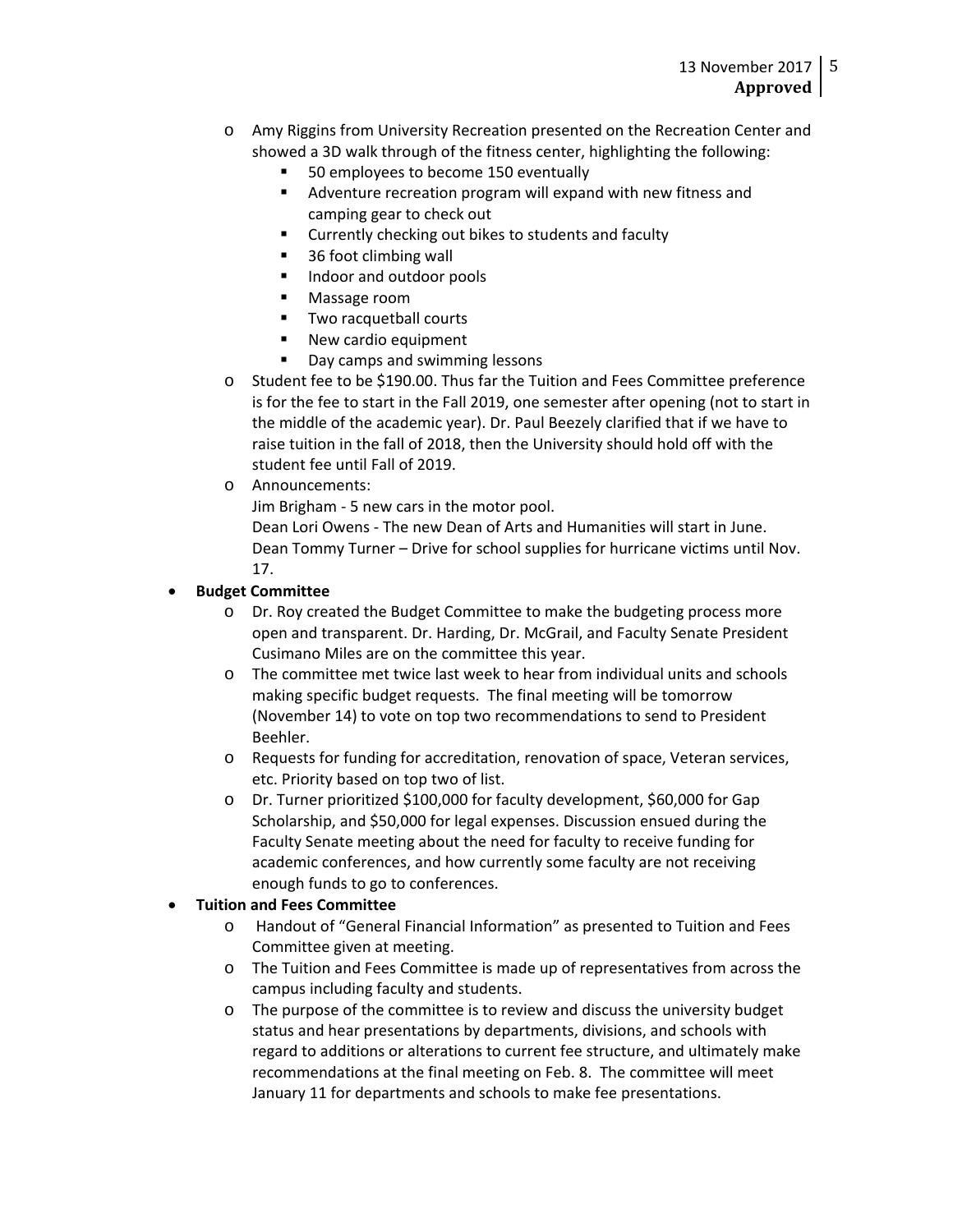- $\circ$  There is an estimate of an \$11 million budget deficit, but the full impact of fees has not been felt yet, and the reduction in scholarships will reduce the deficit over time.
- o Particular issues: May Term elimination led to less revenue, although important to faculty morale. Since June, the year-long Pell Grant funding re-implemented.
- o Basically, it is imperative for everyone to be involved in recruitment to avoid a decrease in enrollment. For example: One traditional undergraduate student completing a 120hr degree program would generate over \$37,000 at the current tuition rate. If each of the 50 degree programs recruited one student there would be an increase in revenue in tuition of \$1,854,000.
- o This committee will look at a possible tuition increase and how that might affect enrollment.
- o At the last meeting there was a long discussion about the impact of having a tuition increase in the fall and then the student recreation fee in the spring when it opens. JSU promised students not to start charging for the fitness center until it was open, and the consensus is to delay charging the fee until Fall of 2019, but the decision has to be made considering when the debt service begins.

## **VII. Committee Reports:**

Admissions and Scholarship – no report Elections – no report Honors – no report Policies – Seeking suggestions for ideas to research. Welfare- Seeking suggestions for ideas to research.

### **VIII. Announcements:**

- Kinesiology Department to be moved to various buildings, temporarily due to Athletics move to the Coliseum.
- School of Business and Industry: Dr. Ben Boozer presented an overview: Finance lab used to be a storage area. The lab is used for engagement activities by students, and was encouraged by Dr. Roy. The students have access to real-time data. Two different departments, accredited since 1998, 1,000 undergraduates and 100 graduates. Communication, Technology, and Applied Engineering in the school not recorded in aforementioned numbers. The Business faculty provide county level analysis of data.
- Dr. McGrail, Communication is in the School of Business and Industry because the College of Education was too large, according to President Beehler. The Communication department is to work with Cocky TV on scripts. Also, the program will receive equipment upgrades for their television studios.
- Congratulations to Dr. Boynton on successfully defending his dissertation.
- Congratulations on the new Children's Reading Room in the library.
- "Pink"- art exhibit closing on Thursday, lecture given by the artist in Roundhouse lecture hall from 4:00-5:00pm.
- The Library will be the featured area in December since the meeting will be at the library.

### **IX. Adjournment:**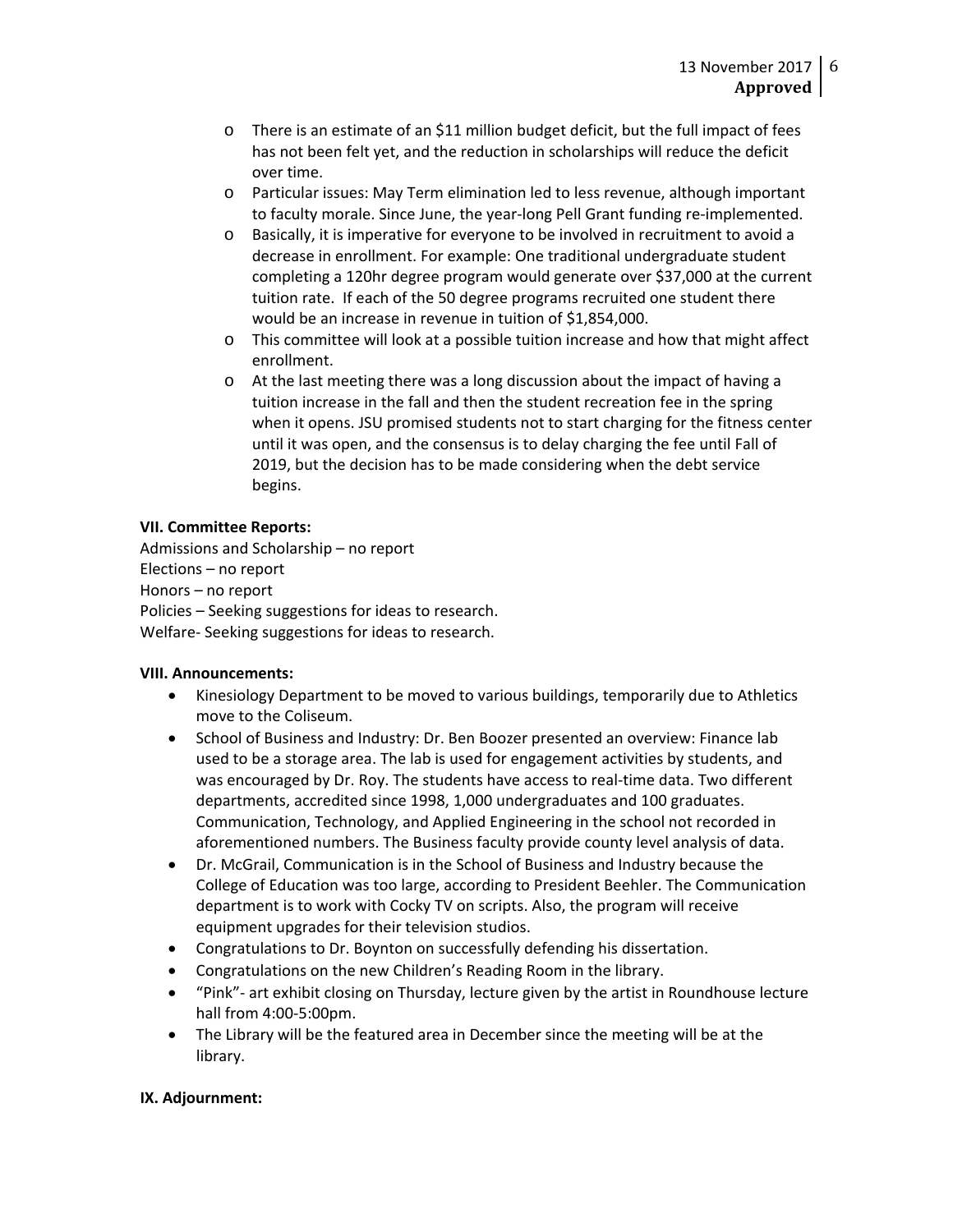A motion to adjourn was made by all.

## **X. Next Meeting:**

*December 11<sup>th</sup>, 2017 at 3:15 p.m.* in 11<sup>th</sup> floor of the library.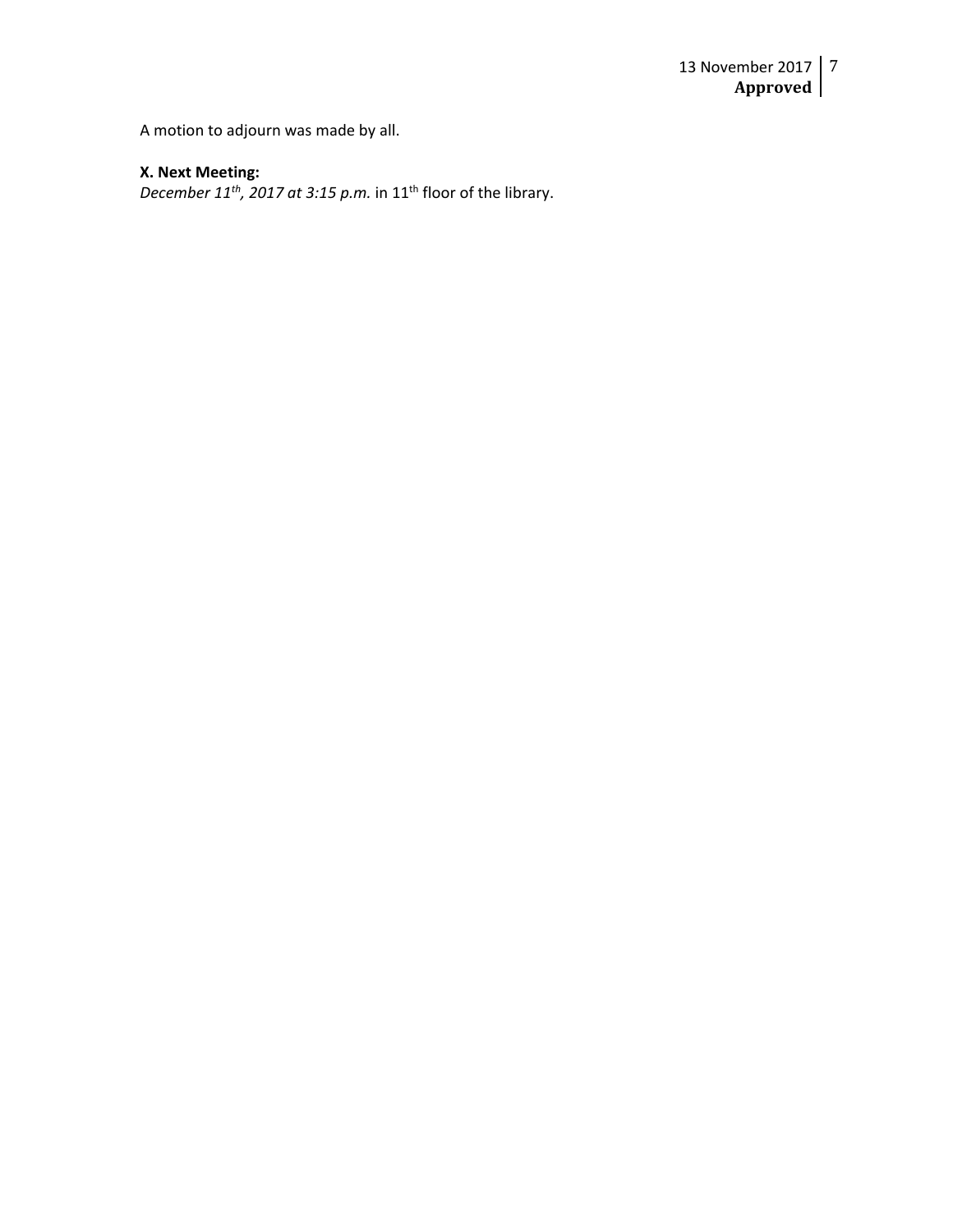### **FACULTY SENATE MINUTES 11 December 2017 | 3:15 p.m. | Library 11th floor**

**Members Present:** Tom Anderson, Paul Beezley, Ben Boozer, Michael Boynton, Jennifer Foster, Russell Hammack, Pitt Harding, Laurie Heathcock, Kay Lang, Tom Leathrum, Bill Lester, Andy Nevala, Stan Newton, Patrick McGrail, Sarah Cusimano Miles, Shannon Robertson, Wendy Stephens, Kim Stevens, David Thornton, Kim Townsel, Christi Trucks, Jeff Van Slyke

**Members Absent:** Scott Beckett, Robert Carter, *Mike Davis,* Lori Hill, Rebecca Peinhardt, Joy Rabold, Erin Rider, *Ranger Rumrill*, Teje Sult, *Hungwei Tseng,* Stephen Tsikalas

**I. Call to Order**: President Sarah Miles called the meeting to order at 3:15 p.m. Dr. Pitt Harding introduced new senator, Jennifer Foster to replace Andrea Porter who is now the Director of Graduate Studies.

### **II. Approval of Minutes:**

Dr. Harding motioned to approve, and Dr. Beezley seconded, and all approved.

# **III. Guest Speakers: Dean Christie Shelton, School of Nursing and Dean Maureen Newton, School of Human Services and Social Sciences to discuss updated proposed Tenure and Promotion Guidelines**

- a. Dean Newton: The Deans were asked by the President and Provost to look at promotion and tenure criteria, and how it was written in the faculty handbook to see if the Deans could make improvements to the criteria and the way guidance is given to faculty going up for review. These revisions would enable faculty to know what the Deans, Provost, and President would like them to submit and accomplish while they are here working on scholarship, teaching, and service. The Deans felt that the handbook was not helpful to faculty in helping them prepare their portfolios, especially given the feedback from the Provost and President concerning the wide range of portfolios, some of which had binders full of evidence and others with little evidence. Faculty may have had different interpretations of what to include in their portfolio. The President asked to meet with each Dean about his expectations of what he would like to see in terms of a promotion and tenure portfolio. Dean Shelton and Dean Newton have taken up the task of reviewing the guidelines, and meeting with Department Heads and the President during this process.
- b. Dean Shelton: We had some feedback about the timing of this, specifically when it would be approved and if faculty hired and working toward tenure/promotion would currently be allowed to continue to follow the old policy. We will pose that question to Dr. Turner and Dr. Beehler, but our thoughts are we think this new process will be easier and more organized; the information was included in the older policies, but was not as clear. If the groups we meet with agree, then it may be best that all faculty will convert to the new policy. The reason Dean Newton and I (Dean Shelton) wanted to take charge of this is that we both represent schools that do not have hard research, and we did not want our people penalized for the work they do and not have it count as scholarly activity according to Boyer (reference to the Boyer Model). We will start with the document 2.1.3 to go over the general changes. Someone had asked if the distinguished professor was left out (only left out because we were copying from the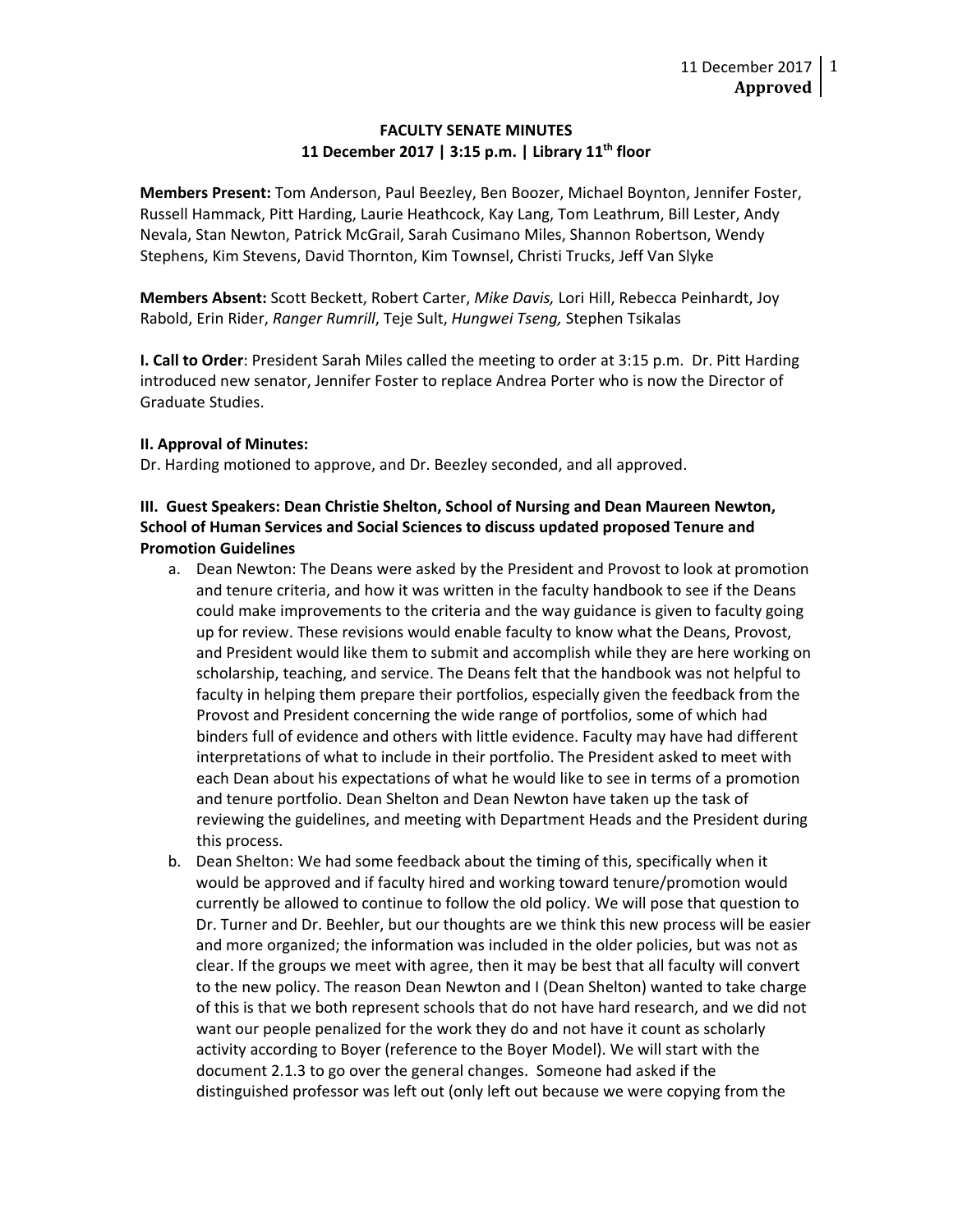electronic document and did not include all sections due to the labor-intensive process). Nothing has been changed to the instructor and distinguished lecturer sections.

- c. The most significant changes are under the section 2.1.3.4 Associate Professor. Under the Assistant Professor section only service activities have been added and collegiality. We have tried to align the requirements. The one area that is potentially in question is the Associate Professor, section 4 says "noteworthy, scholarly, creative, or professional activities as defined by discipline" there is an "or" not an "and" which is a significant difference in how the policy is interpreted. We have also replaced the word "research" with "scholarly" because we did not want research to immediately connotate hard research. Dean Newton mentions this change as being consistent with other universities. There may be discussion that individuals would like the "or" changed back to the "and." Dean Shelton asked if there was a preference by the faculty senate members. Some feedback suggested the "or" was preferred. Dean Shelton asked, "are all of you aware that we are moving toward a Carnegie classification for community engagement?" What Dean Shelton and Newton have tried to do is to include it in the guidelines and incorporated the Carnegie language, which connects community engagement and service. Currently there is no special classification at JSU, we all engage in it, but the Carnegie classification is similar to a badge for the university, and the students benefit, which can allow them to earn a designation on their transcript based on a certain level of service activities completed or a separate diploma. Our team went to Middle Tennessee State University to learn how to operationalize community engagement here. We will define community engagement specifically once we get to that section. Faculty Senate President Miles asked if service was better defined for an Assistant Professor. Dean Shelton mentioned that service is defined as university and professional. Faculty Senate President Miles also would like to see "sustained excellence" to be better defined under Associate Professor. Dean Newton recited the passage "evidence of sustained, noteworthy teaching effectiveness," and for Professor, it says sustained excellence in each category. Faculty Senate President Miles asked if sustained is measured every year or over the five-year review period? Dean Shelton noted that it was the five-year timeframe. We say several times as defined by discipline because each Dean is working on their own policy for the school and/or departments. The plan will be to have the policy in the portfolio, and they will be approved along with the equivalencies by the President. We want to convey that teaching is a priority, and that section will have more depth compared to other sections.
- d. 2.4 Faculty Evaluation: it was simply moved to a different area in the handbook. We did not have a clear description of the  $3<sup>rd</sup>$  year review. A certain phrase "modification of conclusions" is too vague, but Dr. Beezley clarified that if reviewers had different conclusions a note was made. The Deans will make it clearer. Sarah Miles asked for a standard form since between the FAR, Digital Measures, and Portfolio they do not easily match. The Deans mentioned using the guideline instructions used by the University of West Georgia to streamline it better. Dean Newton mentioned that the score for merit on the FAR should be removed as an option if that is not a possible outcome. It was mentioned that the President would like to see merit pay, but when there is money to do that. SACSCOC requires faculty annual evaluations. Faculty Senate President Miles asked, will this be able to transfer to a digital portfolio? Dean Shelton is unsure about when it will be available (Interfolio), but it will be easy to upload.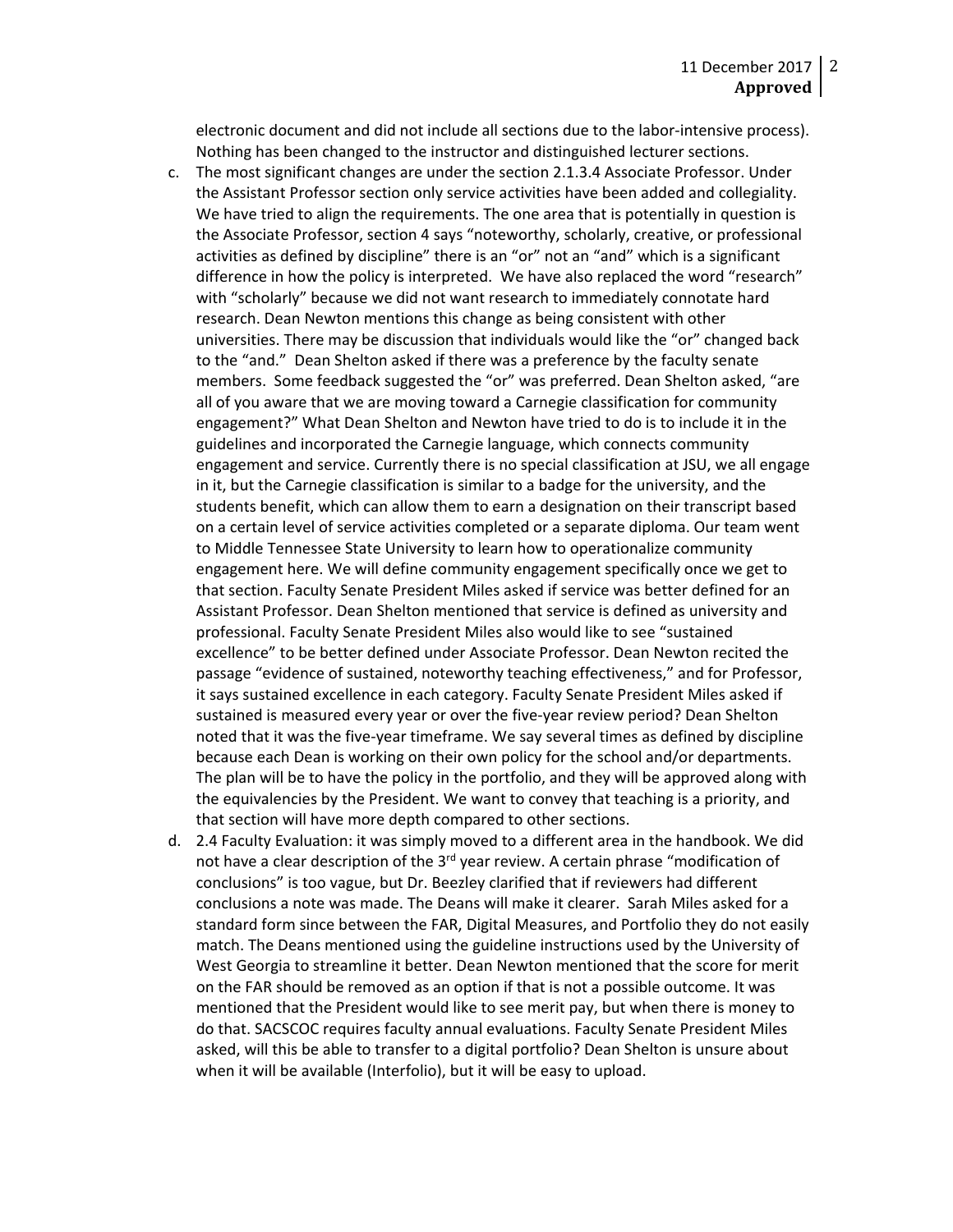- e. Under 2.4.1 Teaching Effectiveness: We want this section to be given the most priority, and one thing that was changed was to remove the numbers, and instead use bullets to eliminate the idea that the list was ranked. This section would likely include sample syllabi, screenshots of online courses, self-evaluation, links to video lectures or simulated activities, and the evaluation by students (Evaluation Kit) are really important. Evaluation Kit was sent to students and is linked on Blackboard. There was a concern that Evaluation Kit was opened longer than in the past for the IDEA surveys. The Deans will follow-up with Tienhan Ma and Chris Inman to discuss Evaluation Kit more. Faculty Senate President Miles mentioned that student evaluations tend to be problematic, so will that be the main criteria for measuring teaching effectiveness? Colleague review of classes could be helpful. The goal will be to have a detailed training with faculty in each of the areas so that faculty can be prepared. For example, student learning outcomes, it might be good to have examples of a certain project to help demonstrate teaching effectiveness. Other examples could include student work and informal student feedback (email). It was raised that there were two 2.4.1 sections with different headings, and Dean Shelton clarified that Vice Provost Walsh is updating the formatting.
- f. Section 2.4.2.1 on Academic Advising and Professional Consultations: Faculty may not always do a lot of academic advising, but may write a lot of graduate/professional letters of reference; this section will help acknowledge these efforts. Dr. Harding also mentioned the service to help student prepare for Master's exams, and would it be possible to include that, such as grading oral exams? Dean Shelton made a note of it, and believes it would fit under Professional Consultation. Dissertation and thesis review might be better suited under teaching effectiveness. Section 2.4.2.2 added communication with students. What types of evidence would this include? Emails, advisement sheets, or an average of times/number of students for advisement per year, and also could describe what advisement tends to include. Under the section for the Professional Effectiveness for Librarians, we are working with Dean Graham, and that we are inclusive in the forms for librarians.
- g. Section 2.4.4 Scholarly Activity and Creative Work: We made sure to note to "ensure consistency in the school, quality should prevail over quantity, and departments should recognize and evaluate a wide variety of activities consistent with the department's and university's mission, they should not be rigidly categorized, and many activities should be more than one type of scholarship." When using Boyer, we are not asking faculty to assign the categories for what was accomplished, we are asking to do the work and can defend it by the categories if necessary. We are trying to list everything that could fall under those categories. We also listed handbooks, manuals, curriculum documents etc. that are done for the department since these documents are peer reviewed and evidence based. Dr. Beezley noted that these items sometimes are acknowledged more as service and not scholarship. Dean Shelton responded that some tasks will be service while others will be scholarship. Dr. Harding asked if other institutions gave this type of work credit as scholarship, and Dean Shelton said yes under the Boyer model and teaching universities. Dr. Harding noted that the aspect that may make something classified as scholarship would be peer reviewed, and it may be helpful to add that language to the guidelines. A concern was raised about how equivalencies could be determined, since depending on the discipline a presentation may be ranked higher than a publication, which is not the traditional assumption. Dean Shelton said that the department could help evaluate equivalencies. Another helpful idea is to pull the criteria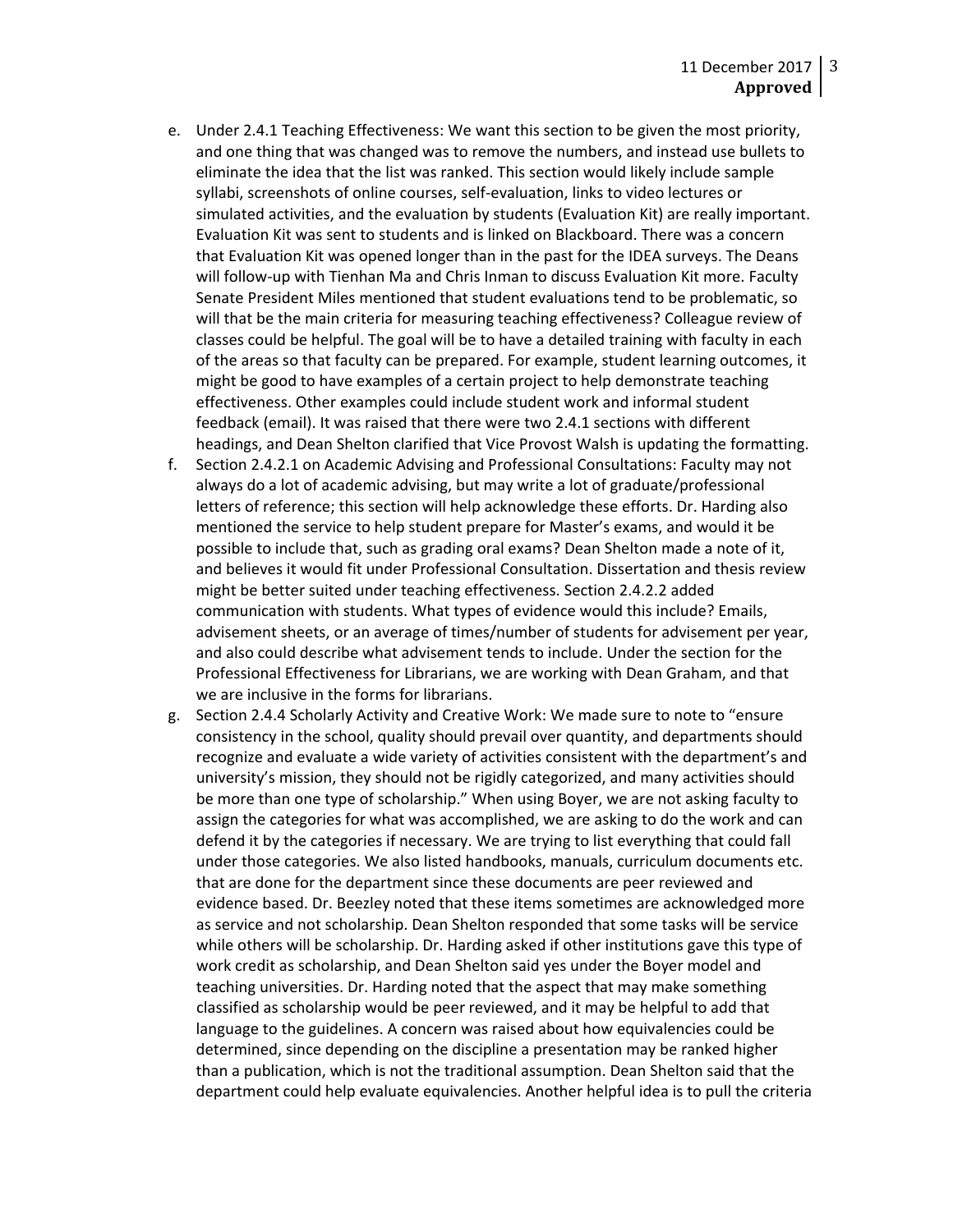and align how the criteria was met by the faculty in the letter of support. Dean Newton also made a mention to prep the tenure and promotion committee to know how to review portfolios. Dr. Beezley made a comment that the source of faculty anxiety about promotion and tenure is that if approved by the department chair and dean that there is a possibility it will be rejected by the final administrators. Another concern was mentioned that a document of promotion and tenure guidelines once widely accepted as the model by the university has now been determined to not be as valued, and this raises a concern for faculty about how to best meet the requirements. A recommendation was made that evaluators need to be trained. The Deans will be willing to return to the faculty senate to discuss the feedback given by the Provost and President. The question will then be addressed whether faculty fall under the old or new policy; the guidelines are likely to be approved in Spring 2018 to be implemented Fall 2018.

- h. Faculty Senate President Miles requested that our next meeting in January focus on discussing the promotion and tenure guidelines in more detail among the faculty senate members. The discussion will allow an opportunity for Faculty Senate President Miles to bring feedback to the meeting scheduled with the Deans and President on the 9<sup>th</sup>.
- i. The rest of the sections cover service and community engagement, and collegiality. Dean Shelton requested feedback on the remaining sections after the faculty senate members have a chance to review it. The section on organization, written by Dr. Lindblom, provides clearer directions of what is to be included in the review timeframe. The General Information Tab is for the School's policy, the summary cover form (reduced to one page), original contract (when first promoted), current C.V., copies of annual faculty evaluations (most recent first), and letters of support from faculty, department chair, dean (with information of who is eligible based on rank to submit letters). Tab 2A will be for Librarians. Tab 2 Excellence in Teaching will include selfevaluation, student evaluations, trended report from the Evaluation Kit, professional development activities, course syllabi, and any other evidence listed in the handbook. A comment was made that these guidelines will be helpful for the FAR, and the Deans mentioned they plan to use it. Faculty Senate President Miles noted a concern about differences in credit hour production given that some faculty have lower class sizes. Dean Shelton said it is best to address that in the narrative document "as indicated in Form A Trended Data Report" with an explanation. Provost Turner has mentioned that it can be difficult to sort through the CV, and why the form with the activities listed is easier to review. The narrative has been separated by headings, such as teaching, scholarly activity, and service and community engagement. The Deans clarified that they will have an annual training provided to faculty concerning the tenure and promotion process. A clarification was made that colleagues external and internal to the university including those of lower rank or without tenure can write letters of support; these letters would be under the section for collegiality. A comment was made to include an information section on the appeals process steps in case of situations where promotion and/or tenure were not granted. A question was raised to also provide information on the possible evaluations of the third review, or perhaps even at the second-year review concerning an individual who may not be on track for tenure and promotion.
- j. It was decided to continue discussion on the matter of revised P and T, at the next Faculty Senate meeting, which is on January 8. Dean Shelton, Dean Newton, and Faculty Senate President Miles will be meeting with President Beehler on January  $9<sup>th</sup>$  to discuss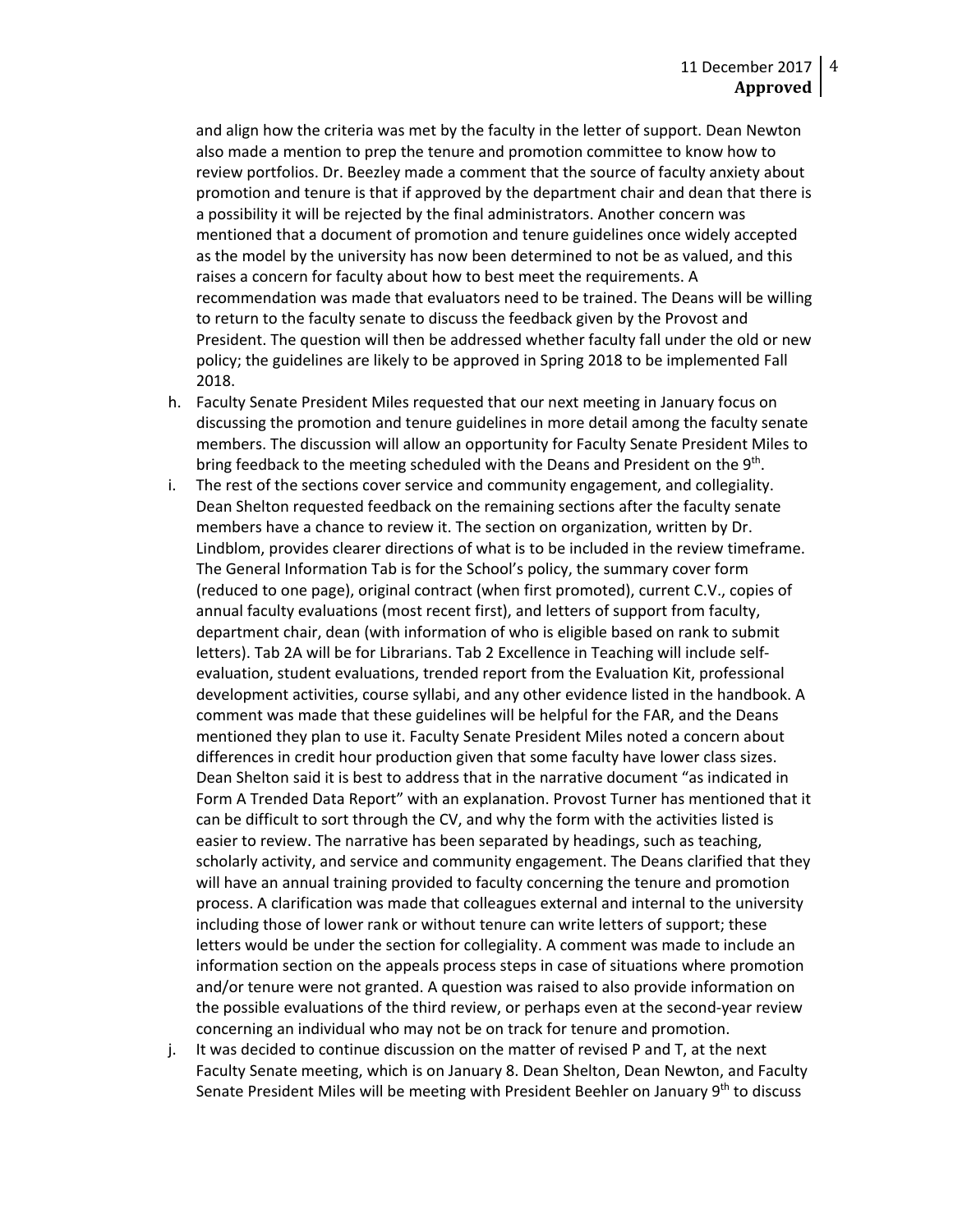the proposed revisions. Faculty Senate President Miles asked if Deans Shelton and Newton would return to speak to the faculty senate at the February  $12<sup>th</sup>$  meeting, and they agreed to do so.

## **IV. Unfinished Business:**

• Postponed for the next meeting due to time.

## **V. New Business:**

• Postponed for the next meeting due to time.

## **VI. President's Report:**

- In the Budget committee meeting, two items were funded: the Anatomy and Physiology lab and a new set of drums for the Marching Southerners.
- At the University Executive Council meeting, President Beehler was there and that information will be shared at the next meeting. He did mention the need to focus on customer service; a survey revealed that of students who left the university was due to poor service. This will be addressed at the next meeting. An ADA compliance email was sent out, Tim Garner is working with the 180 editors on campus to train them on what to document to meet ADA compliance guidelines. There also is a new SACSCOC handbook. Also, the President would like to see course schedules to be forecasted two years in advance.
- The University Commencement Committee-There will be a clear bag policy at graduation.

# **VII. Committee Reports:**

• Postponed for the next meeting due to time.

### **VIII. Announcements:**

• Postponed for the next meeting due to time.

### **IX. Adjournment:**

A motion to adjourn was made by all.

# **X. Next Meeting:**

*January 8<sup>th</sup>*, 2017 at 3:15 p.m. in 11<sup>th</sup> floor of the library.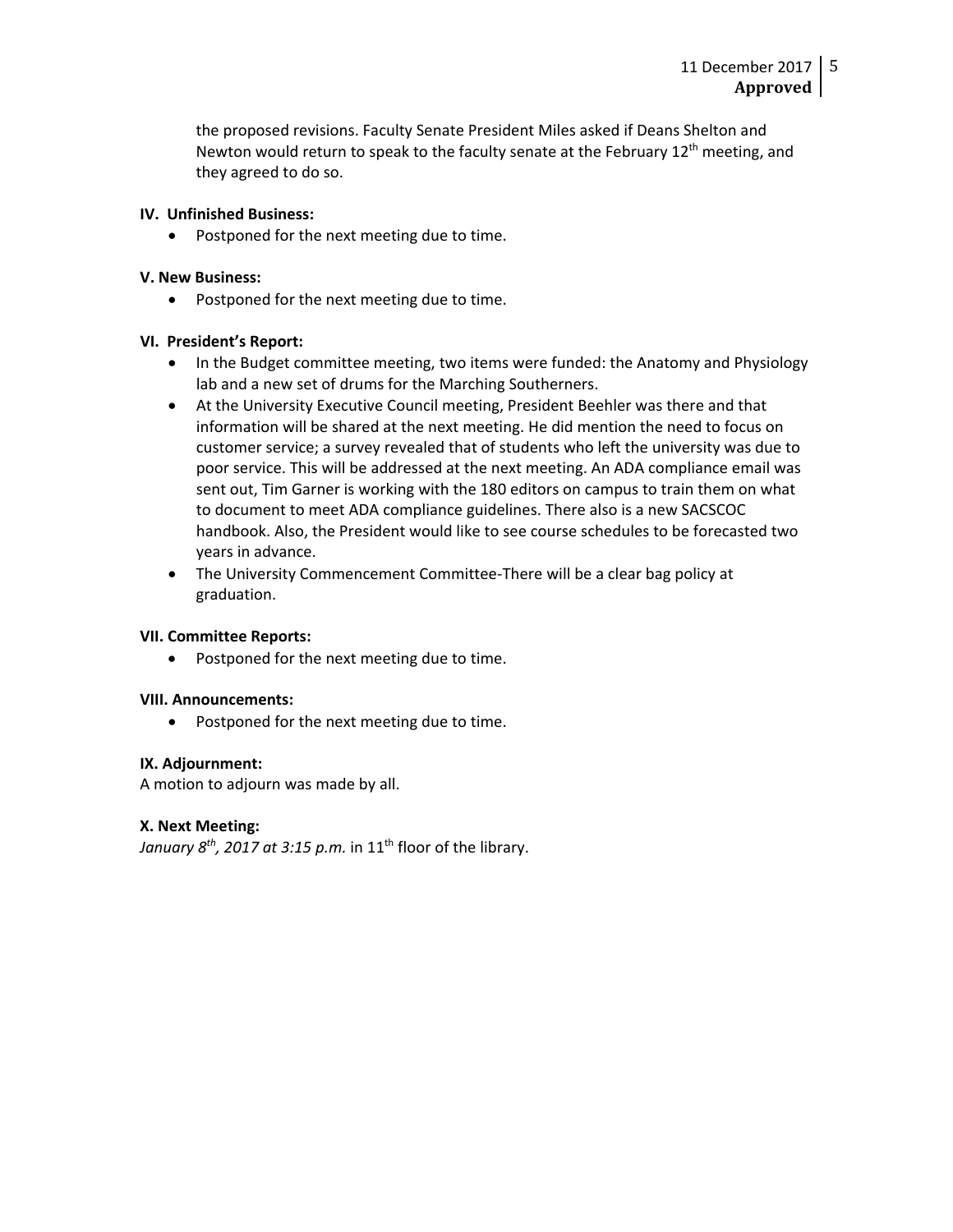## **FACULTY SENATE MINUTES 8 January 2018 | 3:15 p.m. | Library 11th floor**

**Members Present:** Tom Anderson, Paul Beezley, Ben Boozer, Michael Boynton, Russell Hammack, Pitt Harding, Paul Hathaway (alt Bill Lester), Lori Hill, Kay Lang, Tom Leathrum, Andy Nevala, Stan Newton, Barbie Norvell (alt Christi Trucks), Patrick McGrail, Sarah Cusimano Miles, Erin Rider, Shannon Robertson, *Ranger Rumrill*, Wendy Stephens, Kim Stevens, David Thornton, Kim Townsel, *Hungwei Tseng,* Stephen Tsikalas, Jeff Van Slyke, Pamela White

**Members Absent:** *Mike Davis,* Jennifer Foster, Laurie Heathcock, Stan Newton, Rebecca Peinhardt, Joy Rabold, Teje Sult, J. Triplett

**I. Call to Order**: President Sarah Miles called the meeting to order at 3:15 p.m.

### **II. Approval of Minutes:**

Dr. Beezley motioned to approve, a second motion was made, and all approved.

## **III. Guest Speakers: none**

## **IV. Unfinished Business:**

- Proposed Tenure and Promotion Policy Revisions
- Faculty Senate President Miles reminded senators of the documents of the draft of the tenure and promotion documents the Deans distributed at the last meeting:
	- a. Section from the faculty handbook T&P –st. with Section 2.1.3
	- b. Printed section regarding T&P from the website
	- c. A document on the proposed organization of the portfolio
	- d. Forms A, B, and C Form A is the Trended data analysis for teaching, and forms B & C are for listing scholarly and service activities
- General Feedback from Faculty Senate members: Dr. Beezley commented that he was appreciative that Deans Shelton and Newton will be available at the February meeting to further discuss the faculty senate members' feedback. Dr. Harding asked if President Beehler has given input on the policy revisions at this stage? Faculty Senate President Sarah Miles noted that most of the changes appear to be an organizational focus, in addition to the inclusion of collegiality. She remarked that most of the criteria appear to be the same as the current handbook, but that she has a sense the administrative concern is that the present policies have not been enforced. Discussion ensued that the process toward tenure and promotion has been in the past fairly automatic, and the new culture may be moving to more rigor. Faculty Senate President Miles remarked that there could be a learning curve for faculty and evaluators as well, and asked if the timing of implementation in the fall of 2018 was of concern.
- Another question was raised about what "more rigorous" implies. Dr. Anderson notes that it seems to be a natural process that a new President would look into the tenure process, and to address any needs for modification. Another comment was made that junior faculty are concerned that any criteria being changed would impact them because they are in the middle of the tenure review process. The presumed answer is that the criteria is already in place (not any significant changes), and if it is an enforcement issue, then what is not being enforced? A member felt that two different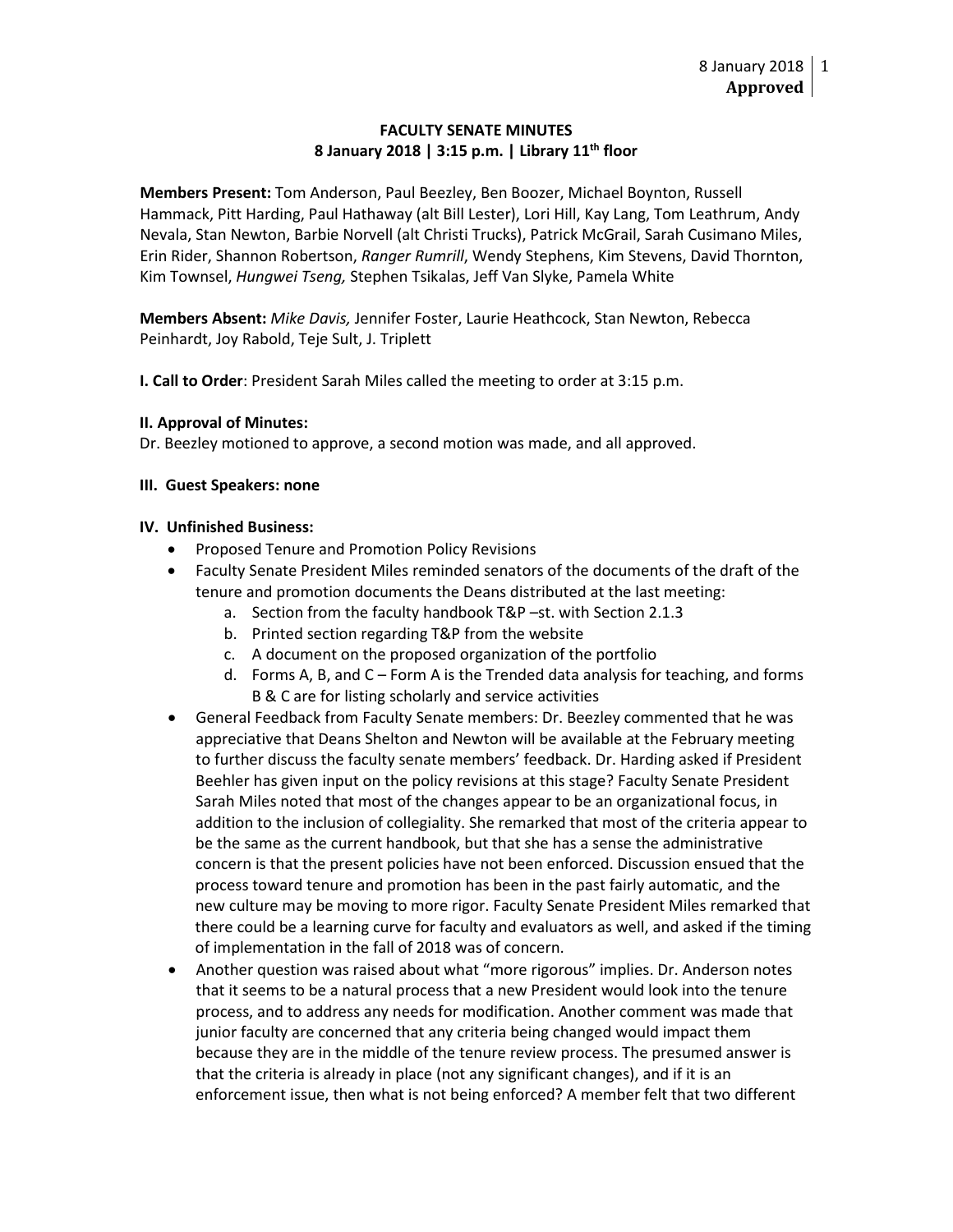messages have occurred, one from the deans, and the other from Dr. Turner. Faculty Senate President Miles mentioned the deans were attempting to have department specific equivalencies listed in the promotion criteria. Dr. Leathrum responded that if the department approved a portfolio that it might be interpreted differently at another stage (such as administration). A concern was raised that some departments may not have equivalencies documented and made available to faculty. Dr. Harding noted that the senate approved a resolution that each department should send equivalencies to Dr. Turner's office, but the follow-up seems to be that departments may not have accomplished that task. Dr. Leathrum also asked how to determine which journals are scholarly and well ranked compared to predatory journals that would hold lesser weight. Another example is the different lengths and formats of presentations, and the concern is how to keep track of the update cycle for equivalencies. A member summarized that there seems to be two issues: the deans are trying to clarify the folders and what is submitted; while the other issue is that the departments are overruled (such as faculty who were approved by department chairs and deans, yet to be denied tenure at the final determination). Faculty Senate President Miles stated that the purpose of the modifications to the  $3^{rd}$  year review seems to be to better evaluate the level of rigor needed.

- Another comment was made about what rigor is referring to and at what measurement (such as syllabi, peer reviews, student evaluations, higher grade of journals, more publications, more service, etc.). Faculty Senate President Miles commented that this was the concern about sustained excellence and how it is defined/measured. Dr. Hill inquired how the workload allocation is determined for teaching, scholarly activities, and service, such as in the case where a person doing more research has the same teaching load as someone not engaged in research.
- Faculty Senate President Miles asked how we could best express our concerns? There seems to be an anxiety of the criteria to achieve is not the new normal, and they are being overridden from people who do know the discipline specific field and how the field judges it. Dr. Hathaway asked what is the feedback given for a portfolio denied, and if it is well documented. Faculty would like more explanation of promotion decision rulings. Another comment was made that in serving on the appeals committee for tenure/promotion, a faculty member would be given a letter and if the application was rejected, the faculty member could ask for explanation. Could a rubric be developed for information about why a portfolio was denied? Also, departments need to make sure the candidate is ready to go up for promotion/tenure. Faculty Senate President Miles reiterated that the  $3^{rd}$  review is meant to help determine that.
- A member raised a concern that the appeals guidelines seem vague and that the deans and department chairs need to be part of the appeals, since they signed off on the tenure/promotion portfolio. A dialogue ensued about whether there should be a midreview between Associate and Full ranks. An argument was made that it was the point of the FAR to evaluate faculty performance at that point. Dr. Thornton asked, could the department chair make the promise that a faculty member is on track? Another concern is the tenure year that does not count the time toward the five-year review for the next rank. Dr. Hill mentioned that the DNP that are tenure track but were not required to do a dissertation because the degree was clinical-track, similar to terminal degree such as MFA. Dr. Tsikalas also noted that for faculty that have a start date in January have to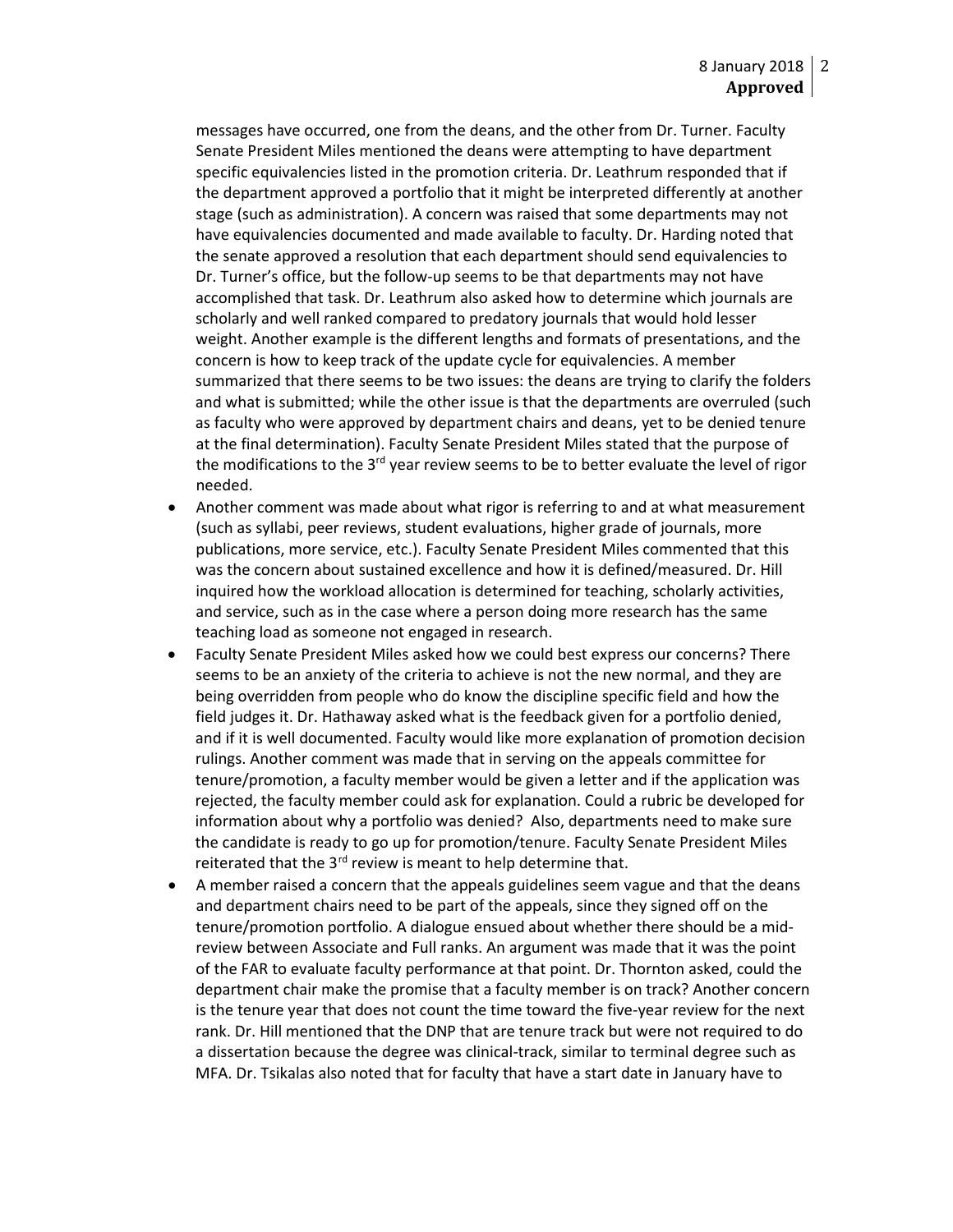wait for the completion of five years, which puts a person in a year of waiting due to missing the application tenure date.

- A member states that the concerns raised by faculty cannot be addressed by the administration with the proposed changes to tenure and promotion portfolio organization. A recommendation was made by Dr. Beezley to slow the tenure and promotion policy revisions in order to gain more clarification. Dr. Harding also noted that the School of Arts and Humanities does not have their dean yet, and the new dean will be an outsider, which may help to have insight to contribute. Dr. Townsel notes that the language seems more clear in the revision process, but the rush and the anxiety for current faculty in the review process is a concern.
- Faculty Senate President Miles asked for feedback from faculty senate members to compile for the deans. Also, Faculty Senate President Miles suggested the possibility of a review at the end of the  $2^{nd}$  year to give feedback in preparation for the  $3^{rd}$  review. Dr. Hathaway mentions that the FAR should be enough evidence each year, but perhaps the expectations are not clear. For example, with regard to the criteria for the FAR, the faculty would like to know the amount and measurement of teaching, research, and service.

### **V. New Business:**

• No new business to report.

## **VI. President's Report:**

- SGA Update-Ranger Rumrill, SGA President: SGA elections to occur in April, there may be more eager students to participate on activities led by faculty.
- The result of Budget committee meeting- two items were recommended to be funded: the Anatomy and Physiology lab and a new set of drums for the Marching Southerners.
- At the University Executive Council meeting December 6<sup>th</sup>, President Beehler was present, and enrollment decline is an issue. A consultant firm has been hired. He wants to focus on enrollment, retention, and customer service. A survey revealed that poor customer service was a reason given as to why students left the university. This will be addressed at the next meeting.
- Also, President Beehler would like to see course offerings to be forecasted two years in advance.
- An ADA compliance email was sent out, and Tim Garner is working with the 180 editors on campus to train them on what to document to meet ADA compliance guidelines. There are new standards for SACSCOC handbook. For example, the Board of Trustees will be regularly reviewed.
- Faculty Research Committee asked for clarification on whether the research grant can be used for ongoing research or if it needs to be used for "seed money." The thought being that the grant is for funding new research and also helps diversify the pool because most of the grant money has traditionally been given to the sciences. Dr. Turner said that the committee could make the determination. It was agreed the focus would be on seed money.
- Also, Faculty Senate President Miles discussed with Dr. Turner the faculties' general feelings of anxiety about tenure/promotion, and that at the November Faculty Senate meeting Dr. Roy and Vinson Houston answered questions from senators about the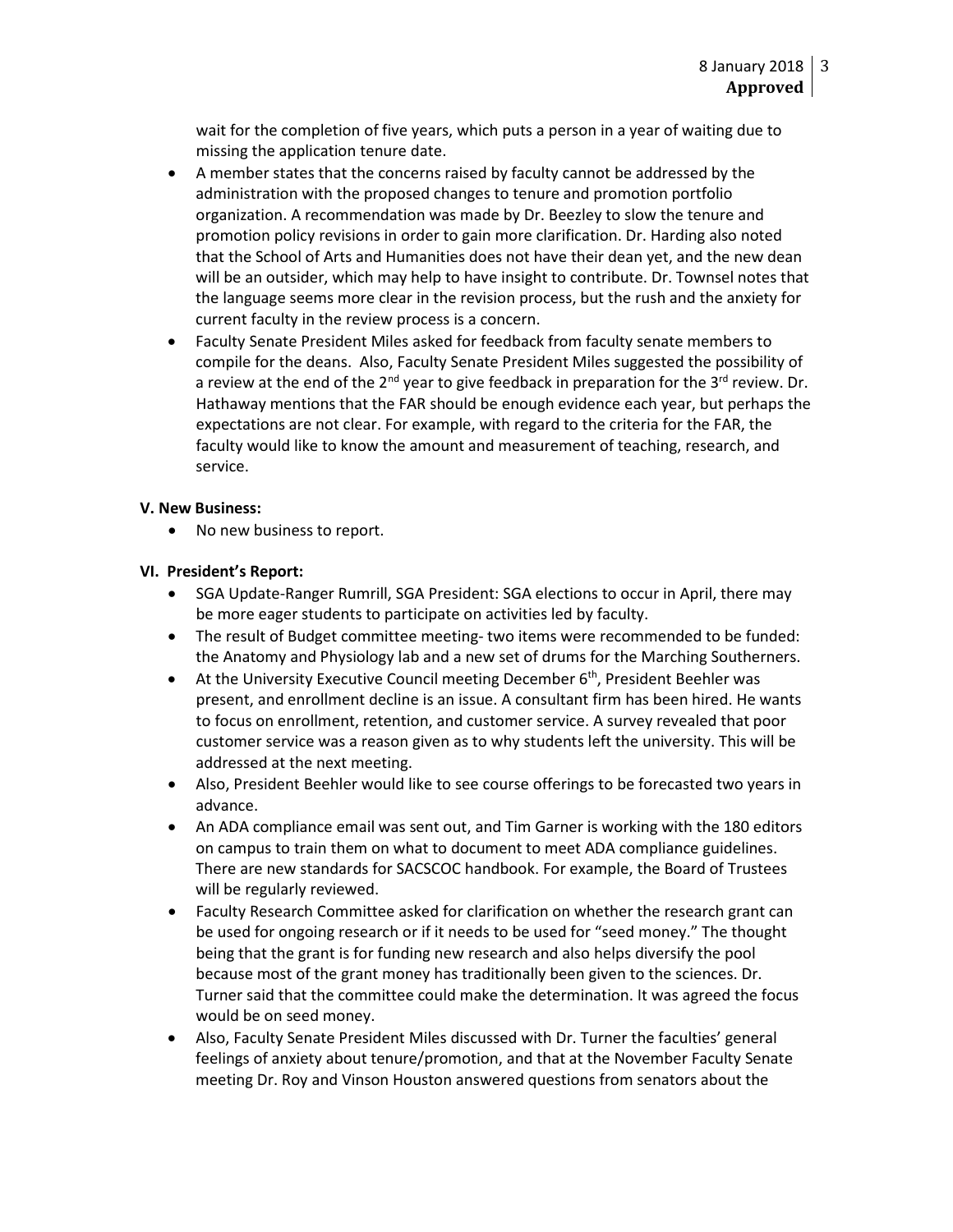Institutional Capacity Dashboard. Faculty expressed concern that the metrics could be used out of context and mentioned variables that could skew the data.

## **VII. Committee Reports:**

- No current reports from the committees.
- Faculty Research- Changes to be made regarding the submission process (grants and faculty award) has been changed to an electronic portal.

### **VIII. Announcements:**

- Dean Shelton and Dean Newton will return to talk to us about tenure and promotion. They will be meeting with President Beehler on January 9 to present the proposed revisions.
- Faculty Commons would like to schedule a reception for the faculty senate members at the Alumni House after the April meeting.
- The schedule for the Fall 2018 now includes a date for faculty to return (August  $16^{th}$ , classes to begin August  $21<sup>st</sup>$ ).
- Start thinking about elections for officer positions for the next year.
- The next meeting will feature the School of Health Professions and Wellness.
- Faculty Senate President Miles contacted Julie Nix and Katie Goodgame about coming to speak in March or April.
- Featured schools Arts and Humanities, Education, and Science to be scheduled for this semester.
- Pamela White from learning services, new senator.
- Dr. McGrail sent materials on collegiality to members via email. There is a current dissatisfaction at the University of Arkansas about collegiality as a specific and quantified measure for tenure. The AAUP is against it as well, however some scholarly research has shown some support for it. Faculty Senate members are asked to review the documents for the February meeting.
- Dr. Anderson, School of Health Profession and Wellness, stated that the Kinesiology program is now in Daugette Hall.

### **IX. Library- Featured School**

- The library is open to the public
- 13 stories, 8 micro libraries
- Tallest academic building in the state
- More than 800,000 titles, over 100,000 journal sources
- One Dean and two areas, Public and Technical Services
- 16 professional librarians, para librarians.

### **X. Adjournment:**

Dr. Beezley motioned to adjourn.

### **XI. Next Meeting:**

*February 12th, 2018 at 3:15 p.m.* in Wallace Hall room 246.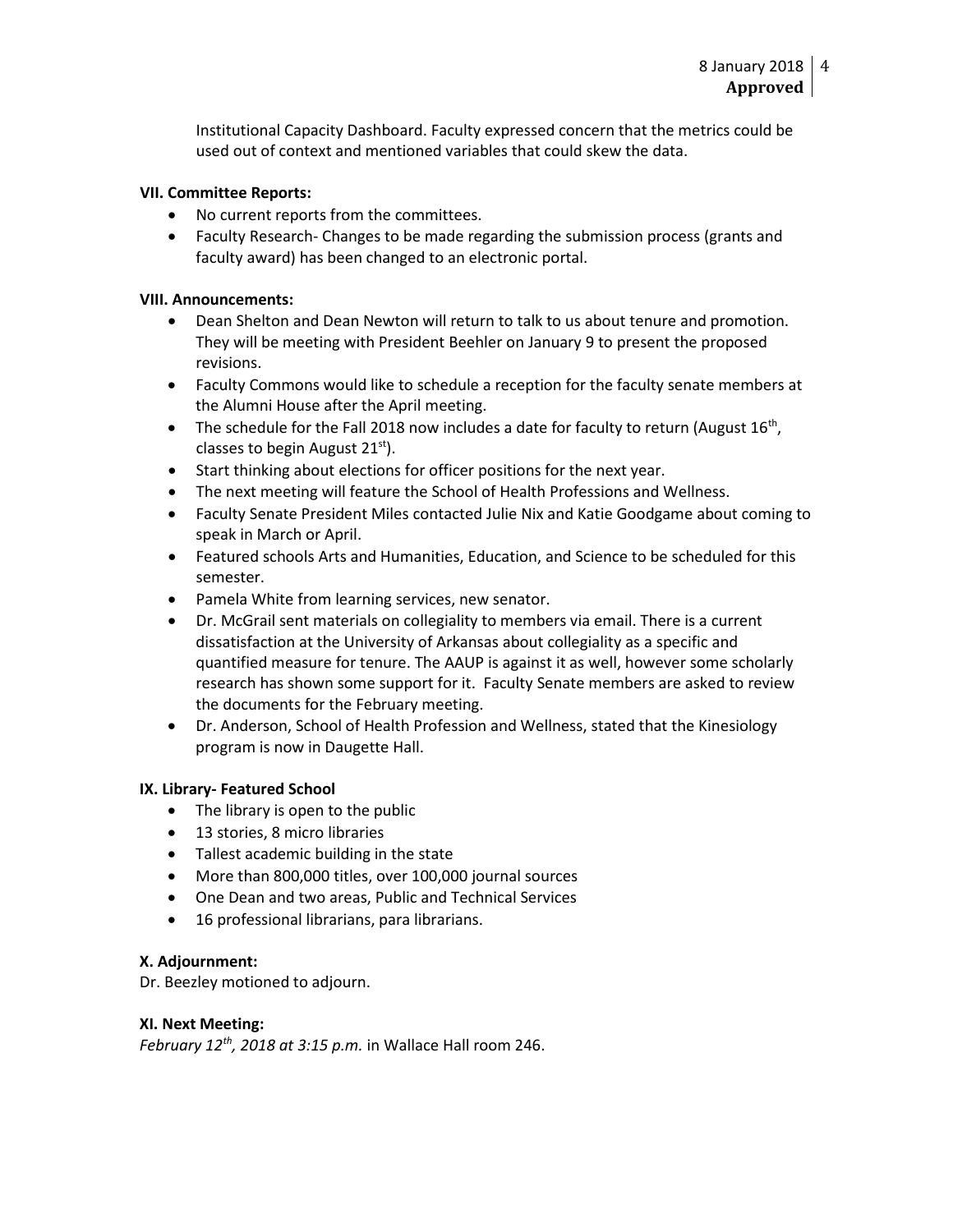### **FACULTY SENATE MINUTES 12 February 2018 | 3:15 p.m. | Wallace Hall 246**

**Members Present:** Tom Anderson, Paul Beezley, Ben Boozer, Michael Boynton, Jennifer Foster, *Kasey Gamble (alt Ranger Rumrill),* Russell Hammack, Pitt Harding, Lori Hill, Kay Lang, Tom Leathrum, Bill Lester, Stan Newton, Patrick McGrail, Sarah Cusimano Miles, Rebecca Peinhardt, Erin Rider, Wendy Stephens, Kim Stevens, David Thornton, Kim Townsel, J. Triplett*,* Christi Trucks, *Hungwei Tseng,* Stephen Tsikalas, Jeff Van Slyke

**Members Absent:** *Mike Davis,* Laurie Heathcock, Andy Nevala, Joy Rabold, Shannon Robertson, Teje Sult, Pamela White

**I. Call to Order**: President Sarah Miles called the meeting to order at 3:15 p.m.

\*SGA Vice President, Kasey Gamble, report: A vigil for Justin Tinker to be held tonight at the TMB auditorium at 5:00pm. Diversity events taking place include tomorrow's "What is a black Greek" event, and a black history trivia game show. SGA elections are scheduled for mid-April.

#### **II. Approval of Minutes:**

Dr. McGrail motioned to approve, Dr. Beezley seconded, and all approved by voice vote.

**III. Guest Speakers:** Dr. Christie Shelton, Dean of Health Professions and Wellness and Dr. Maureen Newton, Dean of Human Services and Social Sciences: Tenure and Promotion Portfolio Committee Review

- Dean Shelton stated that there would be more work sessions to collate all feedback from faculty, Dr. Turner, and President Beehler. Faculty Senate President Miles accumulated the faculty senate members' feedback and Deans Shelton and Newton addressed the following topics:
- **Collegiality (was a former category, see 2.4.5.7):** Collegiality is a separate tab, with different sections denoting the rank and level of collegiality. President Beehler is interested in quality more than quantity. A question was raised, what percentage is measured for collegiality? 80% is teaching in the faculty handbook, and no other percentages are given. Dean Shelton mentioned that the FAR process is going to be better addressed, which will feed directly into the tenure/promotion portfolio. It was raised that the definition may be too expansive. Dean Shelton requested feedback on the definition. Dr. McGrail asked, is the proof of collegiality in the letters? Dean Shelton replied yes. Dr. Leathrum mentions that if a single document plays multiple roles, the policy should state that they could be submitted in more than one section, which Dean Shelton concurred.
- **Appeal Process (2.5.3):** The policy proposes that the Provost be included to the committee of five faculty senate members (which would include one person from the school in which the appeal was made); however, it was suggested that the Provost should not be included. It was mentioned that under part 7 references the appeal decision should include more explanation. President Beehler identified that the department head and dean should guide the faculty member. The concern is that minimal feedback was given to faculty who had been denied tenure. A comment was made that the verbiage for the ranks of Associate and Full Professor are different.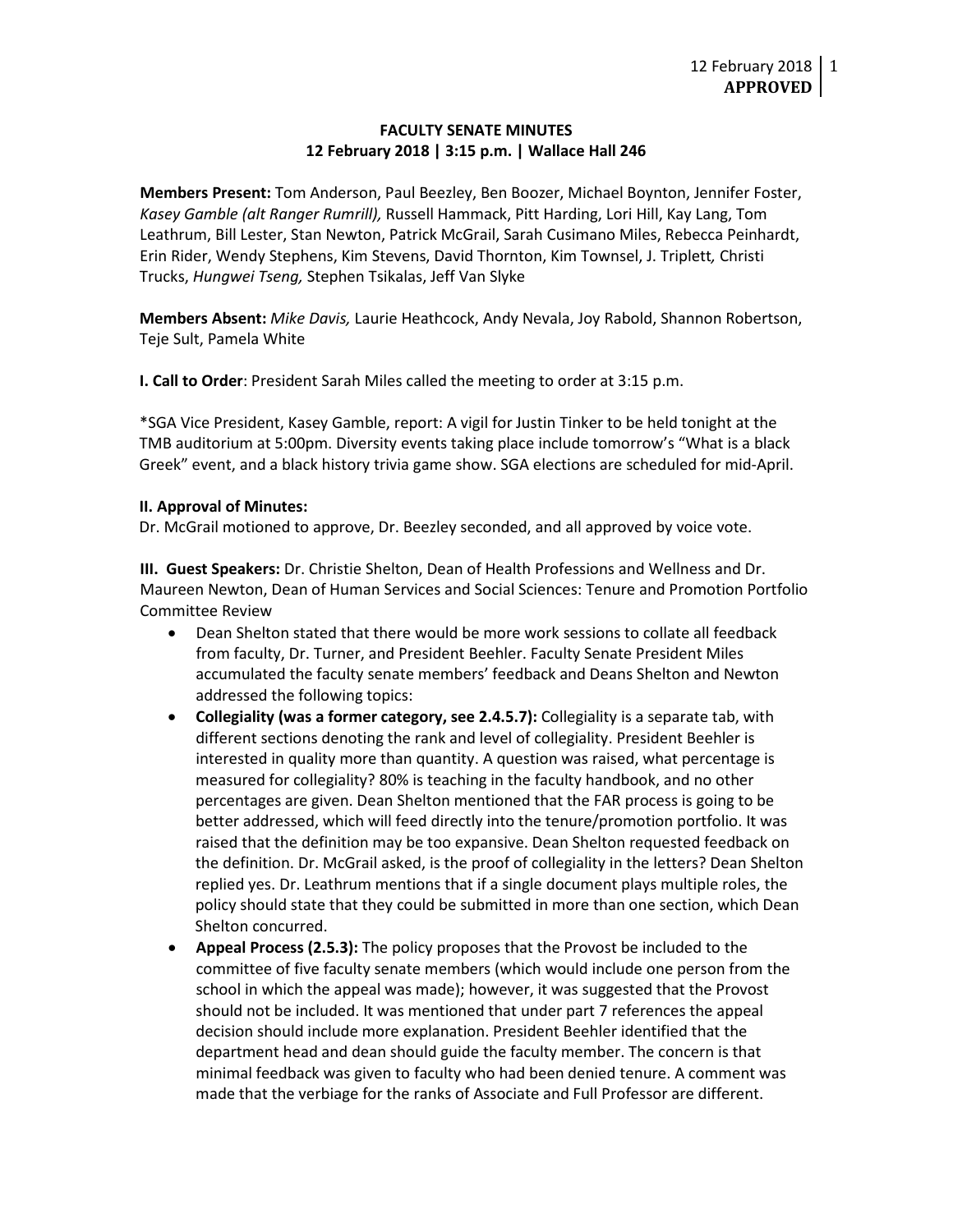- **Timing of Implementation:** The realistic timeline for revisions will not be made until April or May. Thus, a fall (2018) implementation of the revised policy is unlikely. The deans will send back the final policy to seek faculty senate members' feedback.
- **Clarifications:** It should be added in the policy that clarifications can be recommended to faculty portfolios by the deans after submission in October. The President would like to extend the tenure/promotion review to six years, but if a faculty member is ready at five years to be reviewed they can submit their portfolio. This change eliminates the year extension request. The faculty senate requested to have five years as the standard, six years to be allowed if needed, and four years could be an option. To clarify, if a faculty member applies during the fifth year and is denied, the faculty member cannot reapply during year six.
- **Sustained Excellence:** Sustained excellence is the trended data over the review period to support activities, such as teaching. A question was raised, what is a frequency that is expected, such as in scholarship? And, could it be a combination of publications and presentations. The answer was yes, and it was discussed that it would be active efforts made during the review period. A concern was stated regarding that the criteria are set at department level, but from the Provost's presentation in October, it seemed that they wanted to see consistency across portfolios. The deans will follow up with the Provost, but believe that the consistency is in reference to organization and materials in the binders, not in comparing equivalencies.
- **Data Form A:** In reporting course enrollment and CHPs, the narrative can help discuss the circumstances of the class and design, such as lower enrollment in particular classes. A request was made to include contact hours with CHPs.
- **Training:** Training on the new portfolio guidelines are optional for faculty but would be mandated for deans and department heads.
- **Journal Rankings:** If there is difficulty in garnering information about journal and ranking, then that could be reported in the narrative.
- **Items to be addressed by Deans Shelton and Newton:**
	- o *Terminology:* Will be made clearer according to rank.
	- o *Leave time:* The deans will review leave time with whether or not it impacts the submission time frame.
	- o *Appeals Process:* The deans will evaluate the extent to which feedback will be made transparent to the faculty under review.

### **IV. Unfinished Business:**

• No unfinished business to report.

### **V. New Business:**

• No new business to report.

### **VI. President's Report:**

- University Executive Council**-** Has not met due to January snow days.
- Board of Trustees met on the 22<sup>nd</sup>-23<sup>rd</sup>:
	- o Subcommittee Meetings:
		- Advancement Committee- The marketing campaign is based on focus groups, and a "you just know" theme will be implemented.
		- Red-tie dinner-fundraiser an estimated \$24,000 dollars was raised.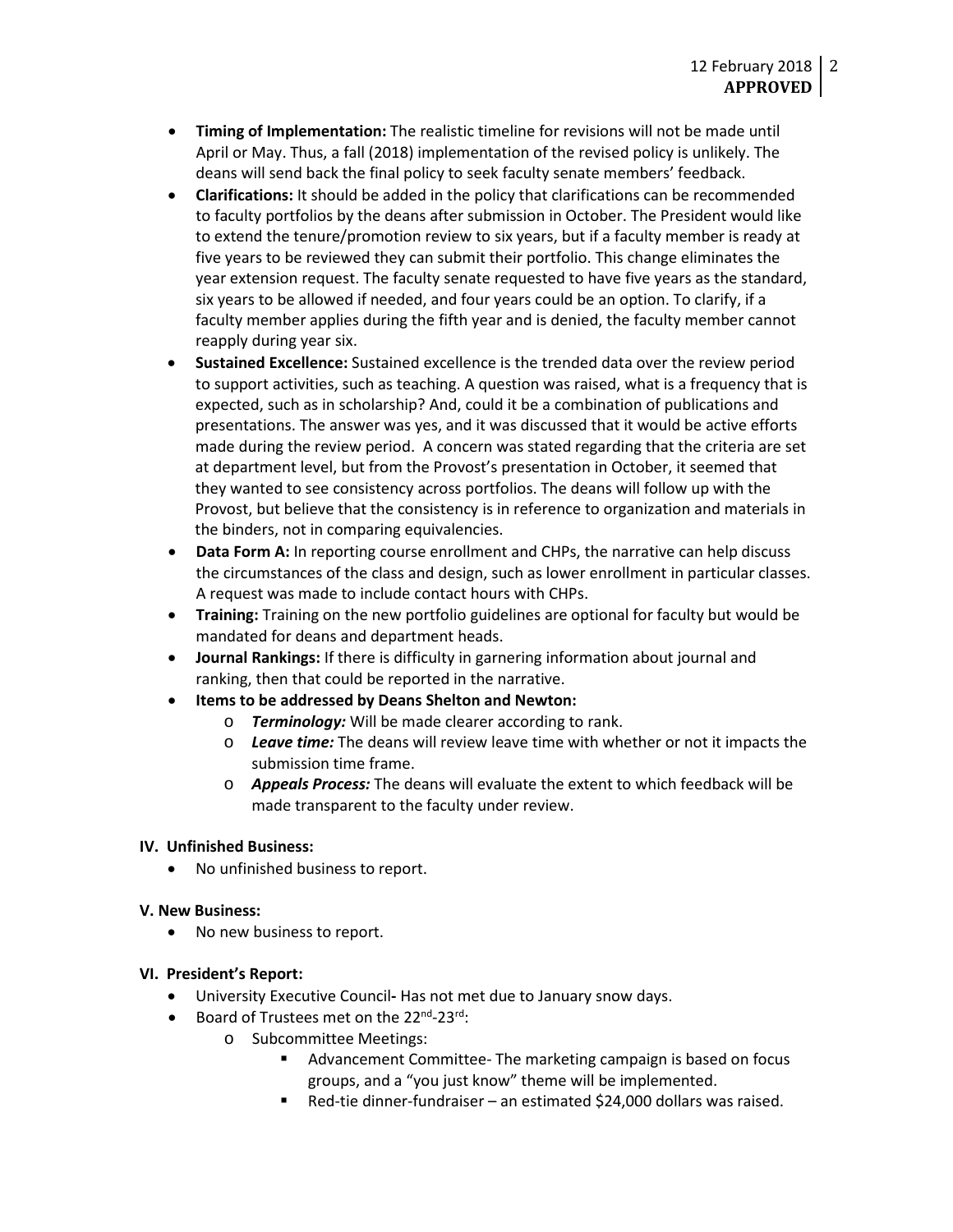- Athletics Committee- The baseball stadium delayed until March due to weather; average GPA of athletes is 3.3; 68% of football players have a GPA above 3.0.
	- The fitness Center is on target to open in January of 2019.
	- The baseball stadium will not be ready until late March due to weather delays
	- Student protests at committee meeting concerning the transfer of the former Auburn football player. Auburn's administration addressed the sexual misconduct, and found the studentathlete to have violated Title IX. He incurred sanctions until 2024 at Auburn. JSU reports they followed policy after investigating and did due diligence, thus accepted the studentathlete to JSU.
- o Tuition and Fees Committee: \$190 per semester fee (to go in effect once fitness center is opened in January 2019). A proposal was made that the audit fee of \$25.00 per course hour would increase to half of the tuition rate, with funding to go to Faculty Commons, but the measure was voted down. However, it was suggested that the current fee be allotted to faculty development.

# **VII. Committee Reports:**

- No current reports from the committees due to time.
- Faculty Awards Nominations due March  $16<sup>th</sup>$ .
	- o <http://www.jsu.edu/academicaffairs/facultyawards/faculty-awards-form.html>
	- o <http://www.jsu.edu/academicaffairs/facultyresources/index.html>
- Faculty Senate President Miles reminded members to be thinking of nominations for officers.

### **VIII. Announcements:**

- Musical, *Guys and Dolls*, dates, February 23rd and 24th, 25th, March 2-4th.
- Faculty Commons' reception for the faculty senate on April 9<sup>th</sup>.
- A mention was made of the new PEEHIP card and program, which provides access to a doctor via Skype and eliminates the co-pay fee.

### **IX. School of Health Professions and Wellness- Featured School**

- Exercise Science program: There are clinical and human performance tracks, and also have P.E. majors. There is a Sports Management Recreation Program (including graduate program). Currently there are 12 faculty plus adjuncts in the Kinesiology Program.
- The Nursing Program has an undergraduate program that admits 72 students for fall and spring. There are 360 students admitted to the undergraduate program, and currently, 312 students due to attrition. The RN and BSN programs are online with 212 students. The DNP program has 65 students. The simulation center and respiratory therapy (enrolled 20-30) are located at Brookstone. Approximately 30 faculty are at Brookstone.

### **X. Adjournment:**

Dr. Beezley motioned to adjourn.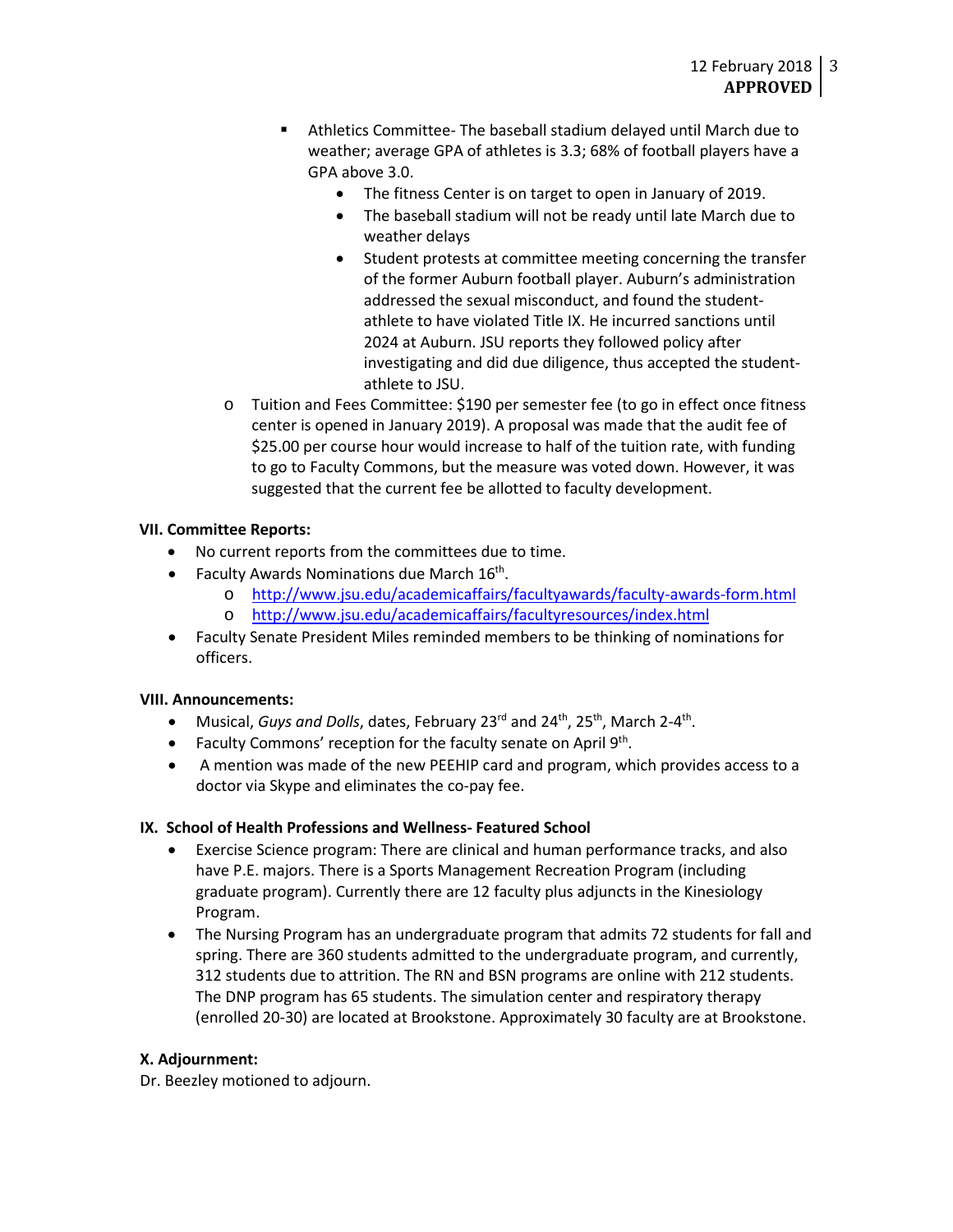#### **XI. Next Meeting:**

*March 12th, 2018 at 3:15 p.m.* in Martin Hall, room 319.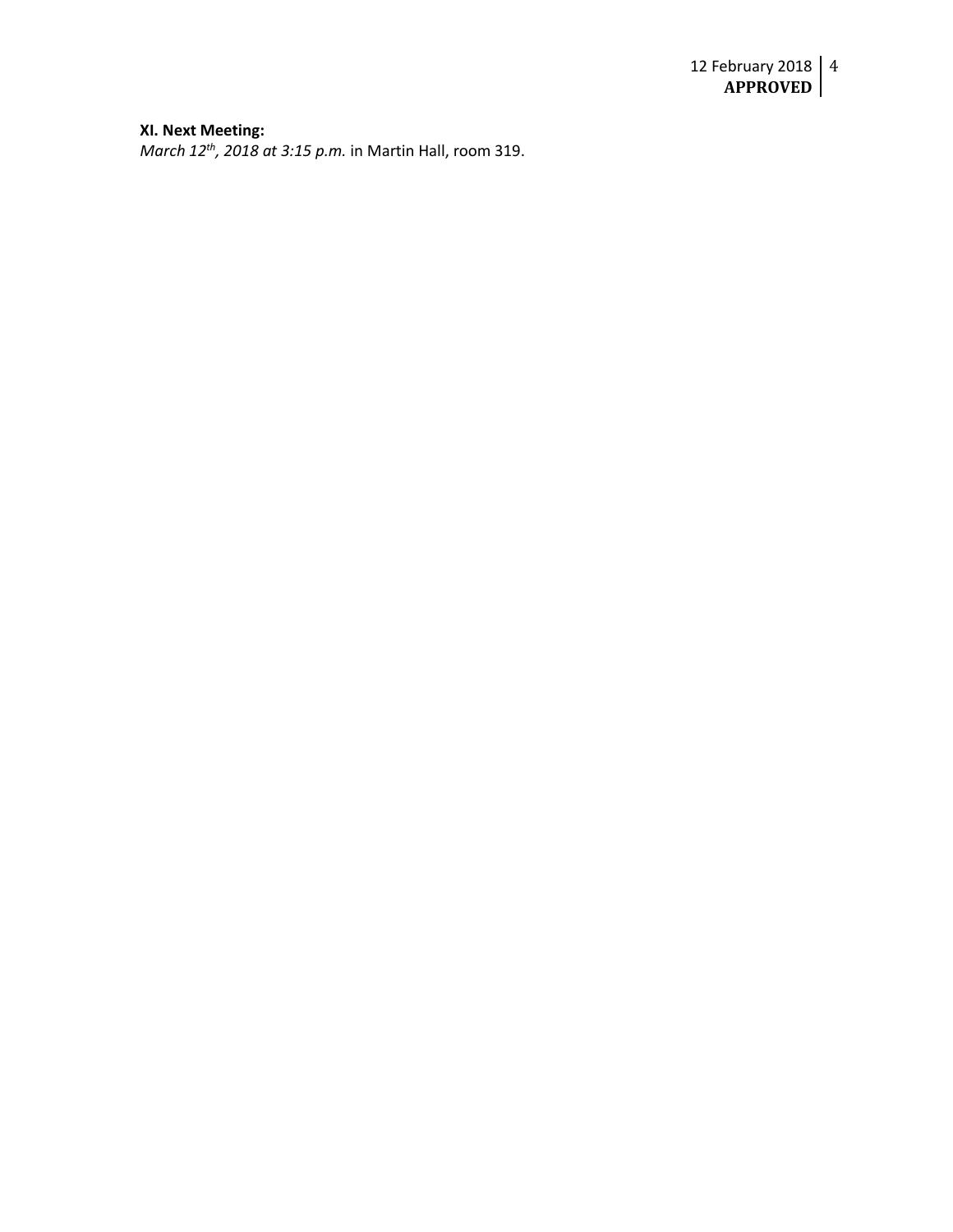## **FACULTY SENATE MINUTES 12 March 2018 | 3:15 p.m. | Martin Hall 319**

**Members Present:** Tom Anderson, Paul Beezley, Michael Boynton, Jennifer Foster, Russell Hammack, Pitt Harding, Lori Hill, Stan Newton, Patrick McGrail, Sarah Cusimano Miles, Erin Rider, Shannon Robertson, Wendy Stephens, Kim Stevens, David Thornton, Kim Townsel, J. Triplett*,* Christi Trucks, *Hungwei Tseng,* Stephen Tsikalas, Jeff Van Slyke, *Anna Whatley (alt Ranger Rumrill)*

**Members Absent:** Ben Boozer, *Mike Davis,* Laurie Heathcock, Kay Lang, Tom Leathrum, Bill Lester, Andy Nevala, Rebecca Peinhardt, Joy Rabold, Teje Sult, Pamela White

**I. Call to Order**: President Sarah Miles called the meeting to order at 3:15 p.m.

### **II. Approval of Minutes:**

Dr. Beezley motioned to approve, Dr. Hill seconded.

**III. Guest Speakers:** Dr. Don Killingsworth, Director of University Relations

- Montgomery update: Faculty Senate had inquired about campus-carry bills and current legislative bills. Dr. Killingsworth mentioned that recently there has been an increase in gun safety measures. However, the bills are trying to work around these gun safety bills by focusing on select groups such as retired law enforcement, military, or a certain type of training. JSU opposes any type of gun-open carry on campus. Dr. Killingsworth said he is working to study all of them. The leading bill is to deputize a sky marshal in schools (does not affect JSU at this point). Another bill supported by Governor Ivey would like to see \$42 million put into security cameras across the state.
- Budgets: This is an election year. The general fund covers anything non-educational. The governor proposed a 4.424% operations budget increase, and \$700,000 for line item budgets (included Forensics and Little River Canyon). The Alabama Senate wants to create a check supplement to retirees for the 90,000 current retirees.
- There was a proposed bill that desired to combine budgets (General fund and Education fund), but was not supported. This is ideal for Education to not have it funded since corrections and Medicaid can never be funded enough.
- Drop bill to Plop bill: The latest version is strictly for K-12 employees, capped at \$50,000 dollars. Earlier bill proposals were for all education employees, which were capped at \$75,000.
- PEEHIP: \$800 per employee per month, and then employee premiums. Premiums will not be increased, and the retirement contribution will remain the same.

# **IV. Unfinished Business:**

• President Miles asked faculty members if there was any further discussion for promotion and tenure revisions. Dr. McGrail passed around information on impact factors for journals. Deans Shelton and Newton will meet on April 5<sup>th</sup>; President Miles will collect any feedback prior to that date to share.

### **V. New Business:**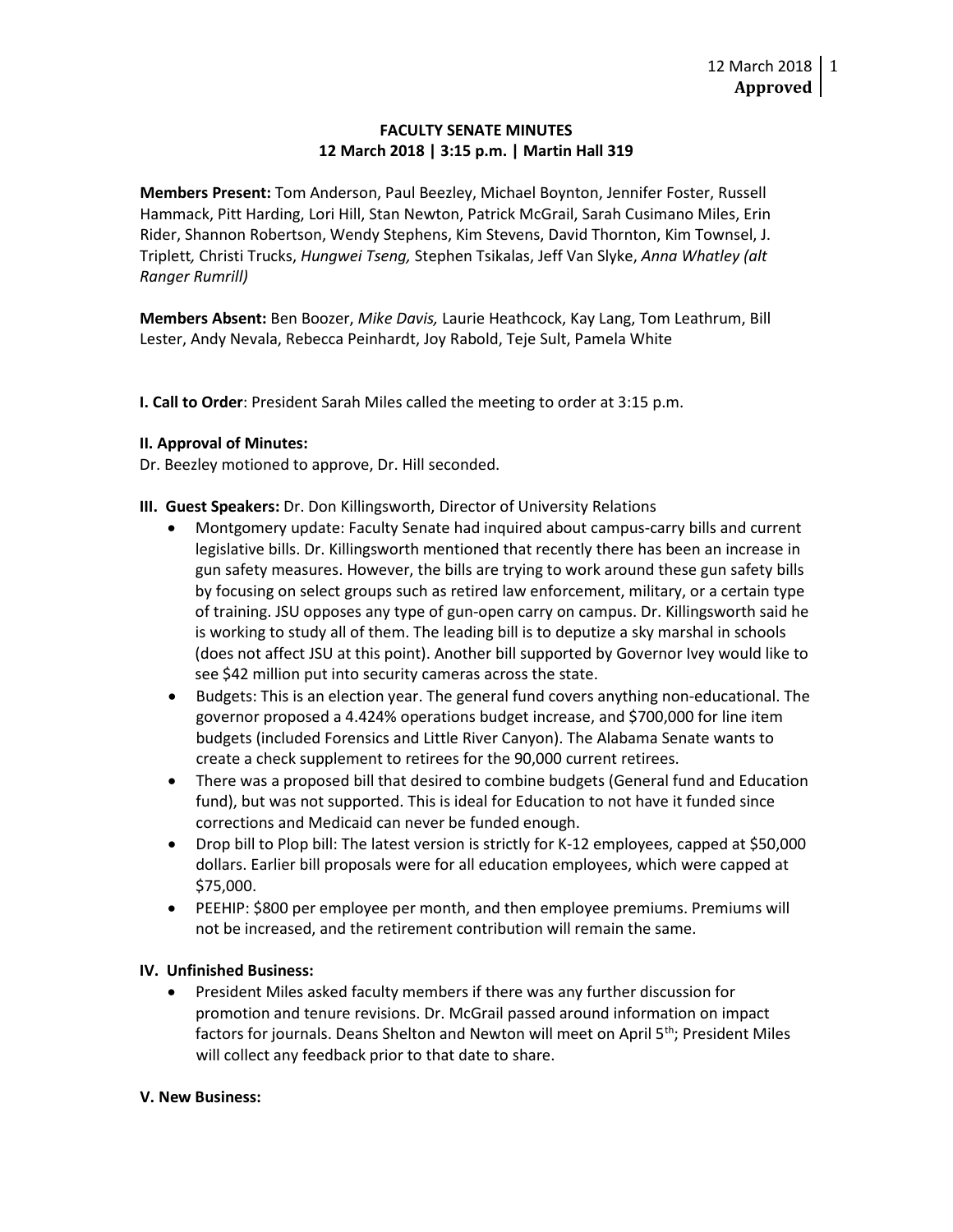• No new business to report.

### **VI. President's Report:**

- SGA Update-Anna Whatley, SGA Committee Head of Policy and Government Relations
	- o Campus Safety Week (this week), Thursday, Student Appreciation Day and a connection between UPD and other student organizations (each organization will talk about a specific aspect of campus safety). The spring general elections to take place in April and the applications went out in March.
- No University Council meeting yet. The next meeting will be on April  $4<sup>th</sup>$ . On the agenda will be topics concerning social media and website policies.

## **VII. Committee Reports:**

- Welfare Committee: The senate addressed concerns about faculty salary review. Last summer a faculty senate member initiated a conversation and researched faculty salaries, and overall concerns about compression and below average comparisons with other Alabama universities. Standard methods of salary analysis uses CIP codes (Classification of Instructional Programs), which organize programs with comparable content and then categorize them further into specific instructional disciplines. CUPA HR (College and University Professional Association for Human Resources) is an organization that compiles salaries and organizes them according to rank, years in that rank, gender, discipline, etc. Faculty Senate President Miles talked with Provost Walsh, and it was understood by the Faculty Senate that HR would do a comprehensive salary review for faculty and staff. In the follow-up at the December University Council meeting, President Beehler gave an update on the HR consultant process, and mentioned that faculty salaries were not included in the review, only staff. President Beehler stated that faculty salaries would not be included because staff salaries had a greater disparity, and faculty salaries are more aligned because of the structure of rank, although he noted that it is something that needs to be addressed. President Beehler mentioned that an increase in enrollment would need to occur in order to make faculty salary changes more feasible. Dr. Townsel mentioned that a core function of the university is teaching. There appears to be an issue of whether JSU faculty salaries are in line with peer institutions, and also a concern about compression. President Miles asked if the faculty senate would like to propose a university-wide committee to address faculty salary. The idea is that a comparative analysis would function as a framework for regular review and therefore the university would be able to build in future raises in the budgeting process.
- A suggestion was given that we could ask for a graduate student to pull the data for faculty salary review. Another suggestion was raised to seek buy-in from Faculty Senate, the Provost, and HR to begin addressing the problem, so that when funds for salary increases was on hand at the university, there would be salary information readily available. Provost Walsh has prior experience working on a faculty salary committee and may be a potential resource. The Welfare Committee was asked to develop a proposal to send to faculty senate members for the April meeting.
- Elections Committee: Officer Positions to fill for the next academic year, and faculty senate positions in general.
- Faculty Awards Nominations due March 16<sup>th</sup>.
	- o <http://www.jsu.edu/academicaffairs/facultyawards/faculty-awards-form.html>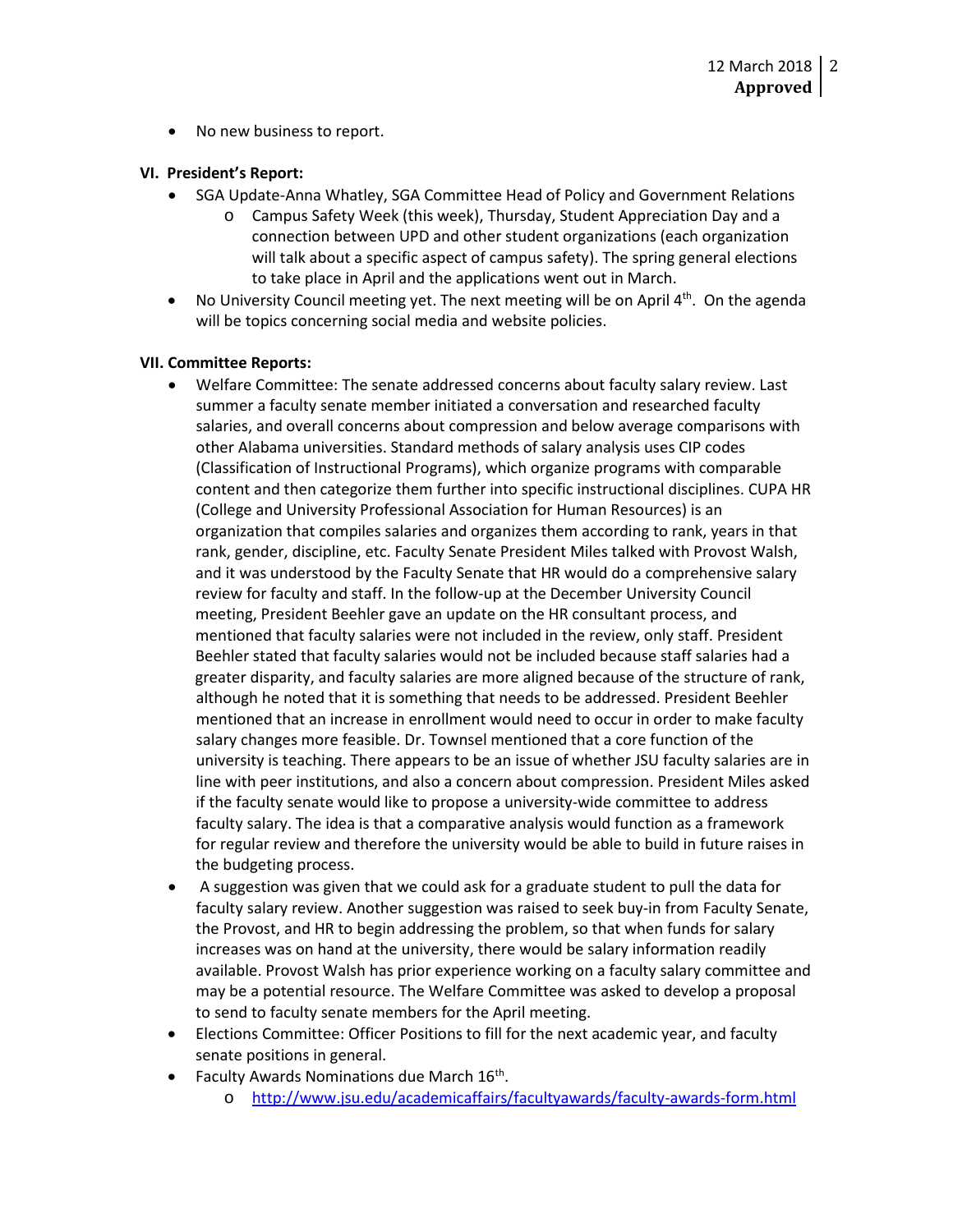- o <http://www.jsu.edu/academicaffairs/facultyresources/index.html>
- Faculty Research Committee- Research activity and grant proposals are due on March  $16<sup>th</sup>$ .

### **VIII. Announcements:**

- Board of Trustees meeting scheduled April 16<sup>th</sup>-17<sup>th</sup>.
- Art Department, Juried student show opens on Thursday (5-7pm Hammond Hall).
- April  $7<sup>th</sup>$ , 5k race part of the Nursing program.
- Dr. Boynton, Dr. Harding, Dr. Di Biase will present on acting at the Back40 in Gadsden on Thursday at 6:00pm.

### **IX. School of Science- Featured School**

- Biology, Chemistry, and Geo Sciences, and Math and Computer Sciences (buildings: Martin, McGhee).
- 2 classrooms renovated in Martin Hall and a new computer lab for Geospatial analysis and bioinformatics.
- Dr. Triplett has a Herbarium on the  $2^{nd}$  floor, and there is a planetarium on the  $3^{rd}$  floor.
- Alabama water watch organized by Dr. Tsikalas. Efforts are underway to create a new center for interdisciplinary work on water and climate change.
- Dr. Hensley new department head for Biology.

#### **X. Adjournment:**

Dr. Stephens motioned to adjourn.

### **XI. Next Meeting:**

*April 9th, 2018 at 3:15 p.m.* in Houston Cole Library 10B.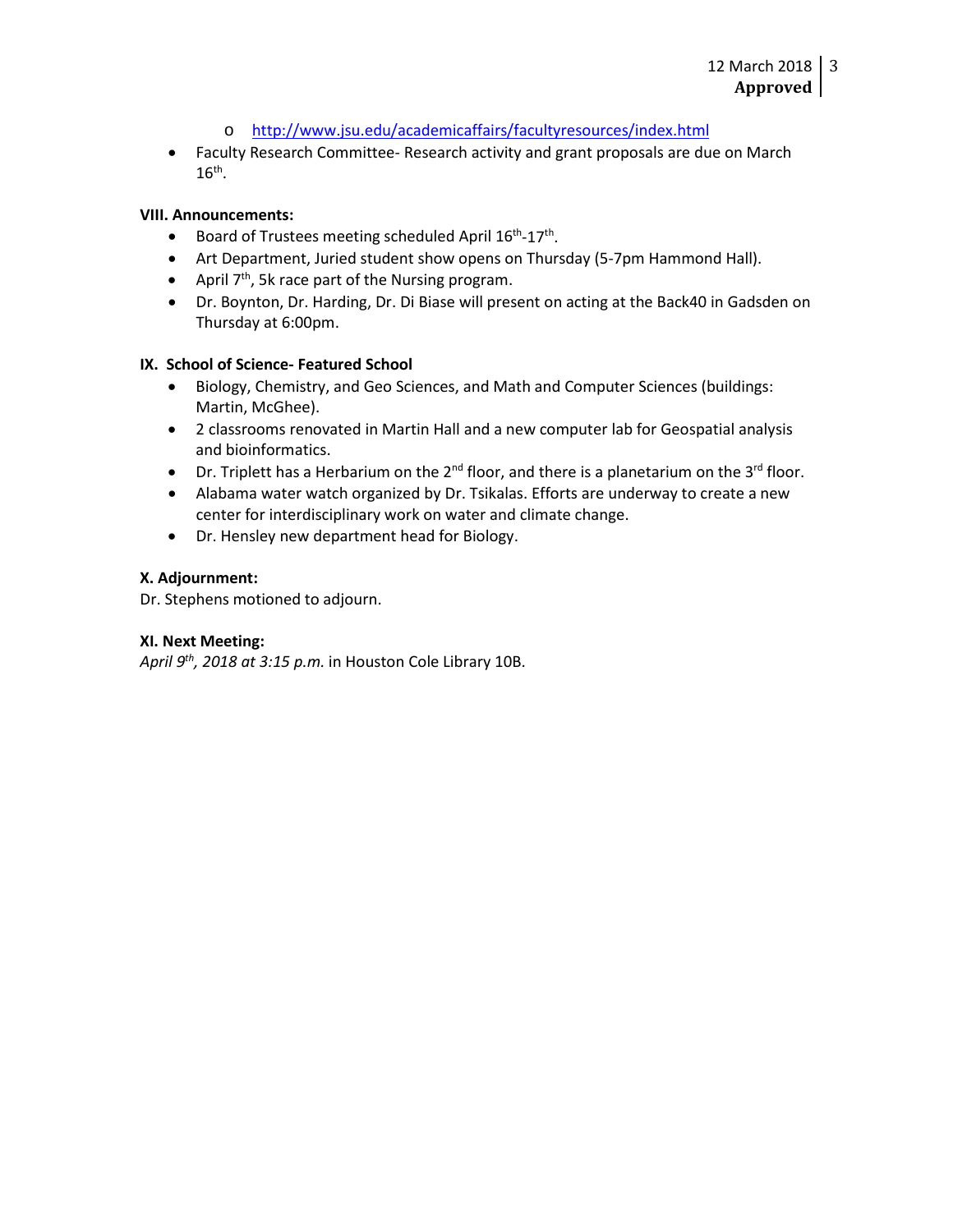## **FACULTY SENATE MINUTES 9 April 2018 | 3:15 p.m. | Houston Cole Library 10B**

**Members Present:** Tom Anderson, Paul Beezley, Ben Boozer, Michael Boynton, Jennifer Foster, Pitt Harding, Laurie Heathcock, Lori Hill, Kay Lang, Tom Leathrum, Bill Lester, Patrick McGrail, Sarah Cusimano Miles, Andy Nevala, Erin Rider, Shannon Robertson, *Ranger Rumrill*, Wendy Stephens, Kim Stevens, David Thornton, Kim Townsel*,* Christi Trucks, Jeff Van Slyke

**Members Absent:** *Mike Davis,* Russell Hammack, Stan Newton, Rebecca Peinhardt, Joy Rabold, Teje Sult, J. Triplett*, Hungwei Tseng,* Stephen Tsikalas, Pamela White

**I. Call to Order**: President Sarah Miles called the meeting to order at 3:15 p.m.

## **II. Approval of Minutes:**

Dr. Anderson motioned to approve, all in favor.

**III. Guest Speakers:** Julie Nix, Director of Counseling and Disability Support Services, and members of the Critical Incidence Stress Management Team

- Assistance for students, faculty, staff- Red Cross in Anniston, Interfaith Ministries, application through Dean of Students to apply for assistance.
- Critical Incidence Stress Management Team
	- o Handouts on: tips for college students after a disaster, employee assistance/work-life program, Northeast Alabama Crisis Team.
	- o Northeast Alabama Crisis Team to provide emotional and psychological first aid (provided handout on Crisis Management Briefing-demobilization). They mentioned services helping students cope with what likely could be their first traumatic event.
	- o Student experiences: a student survived the tornado, and sat in the rain for two hours after the tornado passed due to fear; a student saw his roof to his apartment get destroyed; there appears to be student resiliency and camaraderie, a student housed displaced students, and a counselor mentioned concerns that students may cope with alcohol/drugs.

### **IV. Unfinished Business:**

• No unfinished business (faculty salary review ideas and tenure and promotion revisions currently postponed due to the tornado event).

### **V. New Business:**

• No new business to report.

### **VI. President's Report:**

- **SGA Update** Ranger Rumrill , SGA President
	- $\circ$  SGA Elections (April 17<sup>th</sup>)- Ranger encouraged students to vote (2 people running for SGA president)
	- o Ranger mentioned his appreciation working alongside the faculty senate.
	- o Overall, student morale seems to be improving, and SGA have been passing out food for students.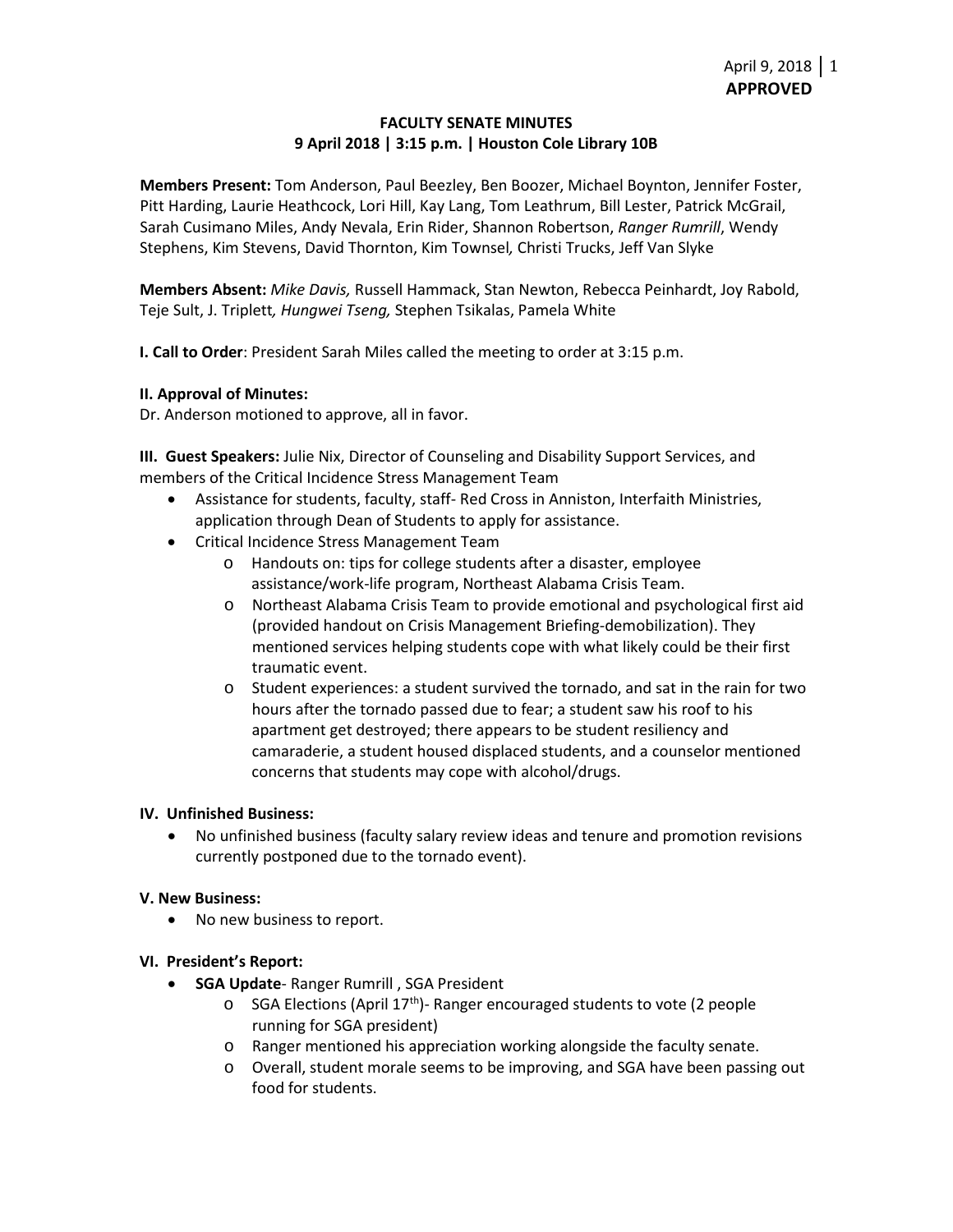- **Commencement Meeting:** To be held at stadium at 10:00 am on May 4th weather permitting (could be held on the 5<sup>th</sup> or 6<sup>th</sup> if necessary). Gate A is the only gate to be used. They will need a larger stage compared to what is currently available, and administration is currently reviewing pricing (approximate \$10,000 cost for rental); additionally a new sound system may be rented. All twelve police officers will be working. Administration would like all faculty to march at the ceremony. There will not be a band, but music and singers will be planned. There will be limited selections for refreshments. The last day for students to register for graduation is April  $12<sup>th</sup>$ . JSU anticipates a crowd of 15,000. Dr. Joe Walsh and Faculty Senate President Miles will hood 100-200 graduates. The rehearsal will take place on May  $3<sup>rd</sup>$  at 2:00 pm for volunteers. JSU is planning for 800 graduates. Parking will be a challenge and organized based on the direction attendees are coming from. Faculty line leaders will be marshals and can credit this service as a line in their vitae.
- **Board of Trustees meeting:** next BOT meeting will be on April 16<sup>th</sup> & 17<sup>th</sup> at Meehan Hall**.**
- **Email from Provost Turner-** The email thanked faculty and staff for their participation at the one-stop advising shop. Recognition was given to Sodexo and Publix for food donations, Emily White, Terry Casey, and Joe Walsh's leadership. The one-stop shop served 2,000 students. Kitty Stone is now the SBI (School of Business and Industry) complex, with new paint, tile, computer labs, and furniture.
- **Option 1:** Students will be asked to complete a final assignment per financial aid, although if not completed, will not be penalized.
- **Faculty Senate members** expressed concerns about the policy and decision-making regarding the academic options and lack of effective communication**.** Also it was pointed out that under Option 2, the incomplete deadline does not match the catalog (could be a financial aid status issue). Some of the concerns that were raised are: the ethical issue of giving students a midterm grade as a final grade when the course was not fully completed, lack of communication and input from the faculty with regard to the academic option decisions, academic integrity issues, what constitutes the current grade, chain of command with regard to most emails coming from Dr. King, faculty not knowing about academic options until the same time that students were told, most communication via Facebook and not formal channels (such as University email), and lack of consultation with faculty. A suggestion was made to consider a formal complaint, and Faculty Senate President Miles proposed that a committee look at the concerns raised by the senate and make a statement to present to the senate at the May meeting. She asked if the Welfare Committee would like to prepare that or if they would rather an ad hoc committee be formed. The consensus was to set up a separate committee to look into these concerns. President Miles invited a motion to form the committee as ad hoc, the motion was made and seconded, and all were in favor. [Let the record show that Senator Jeff Van Slyke amended his vote to "Nay" on 4/12/18]. The following volunteered to serve on the committee: Dr. Rider, Dr. Townsel, Dr. McGrail, and Dr. Boynton. A motion was made and seconded to approve the committee members, and all were in favor. The committee will meet to discuss these issues and report back to Faculty Senate in May. Some other issues were further discussed: leeway on current grades due to office damage, concerns about giving grades out over email due to legal issues, how to verify students are still engaged in the class if they take option 1, academic integrity issues that these decision were made by administration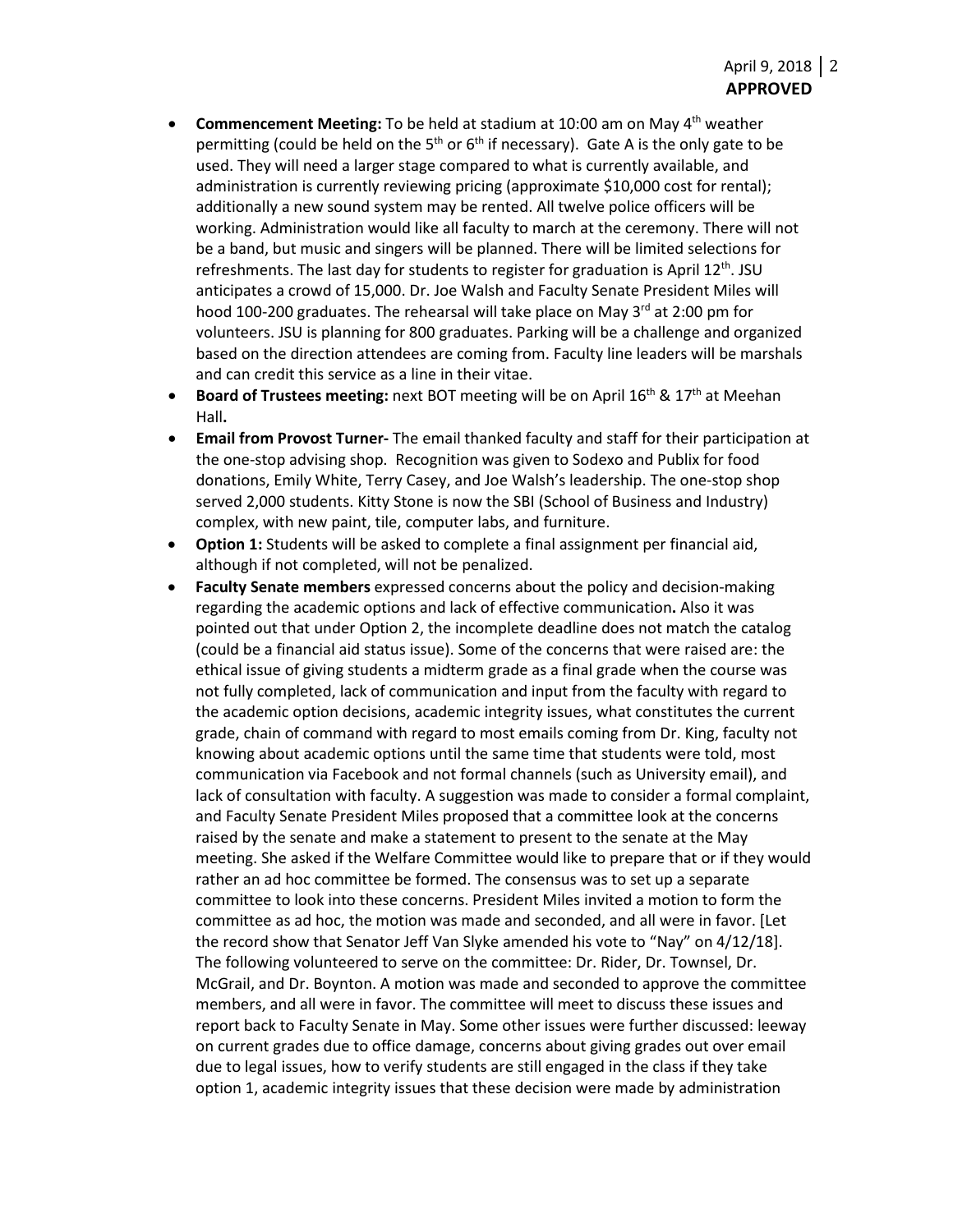without a say from faculty, although there is an appreciation of the communication Dr. King established and maintained with students.

### **VII. Committee Reports:**

- **Elections:** If interested for running for a position or making a nomination, please email Dr. Anderson as soon as possible, so that he can compile the nominees for a vote to be held at the May meeting. If your department will have new representative for the 2018- 2019 year, please invite them to attend the May meeting so that they can be introduced.
- **Policies:** No report.
- **Honors:** The Faculty Awards have been voted on, and the Annual Faculty Awards Reception will be held on May 1st.
- **Admissions and Scholarship:** No report.
- **Faculty Research and Grants:** No report, but information coming.
- **Welfare:** No report.
- **Executive Committee:** Discussed giving a thank you to Deans Shelton and Newton for their time and energy invested in the tenure and promotion policy revisions. Faculty Senate members agreed and voted to provide them with an award, as well as a small gift as an acknowledgment of the contribution Gena Christopher has made to the faculty in her role as Director of Faculty Commons.

•

## **VIII. Announcements:**

- Mike from Drama: The Giver: 20<sup>th</sup> through 22<sup>nd</sup> and The Country Co-ed at 8:00 PM on Thursday May 3rd.
- Sarah from Art Department: April 26<sup>th</sup> Thursday at Hammond Hall is the Senior Art Show.

# **IX. School of Arts and Humanities- Featured School**

- Dr. Nevala talked about the Music Department: Marching Band is big, but sill need some support; the roof blew off and all the major music performances were canceled due to the tornado. They are in need of a Performance Space along with space for Jazz bands, and worried about the building.
- Dr. Harding and Jennifer Foster talked about English. About 20 instructors, a number of adjuncts, one of the biggest departments, only a few full faculty, and an over-reliance on adjuncts is an issue. There is an expressed need to retain those tenure lines. English Professors are all solid generalists. They have a graduate program and fortunately no major damage at Stone Center, except for currently no Internet access.
- Dr. Beezley in History mentioned the sizeable department, perhaps is in 2nd place. There are 12 tenured faculty and a new Asian historian. They no longer have a Latin American expert and are also losing a British historian at the end of this year (Dr. Robertson has been at JSU for 53 years). They have a strong expertise in American and European History and a good number of book publications. Also there was a mention of the roof leaks.
- Dr. Boynton from Drama talked about the Drama department, and that the Drama Department Productions perform every year. The department has had a successful and award-winning season. The shows are still taking place, despite the tornado damages.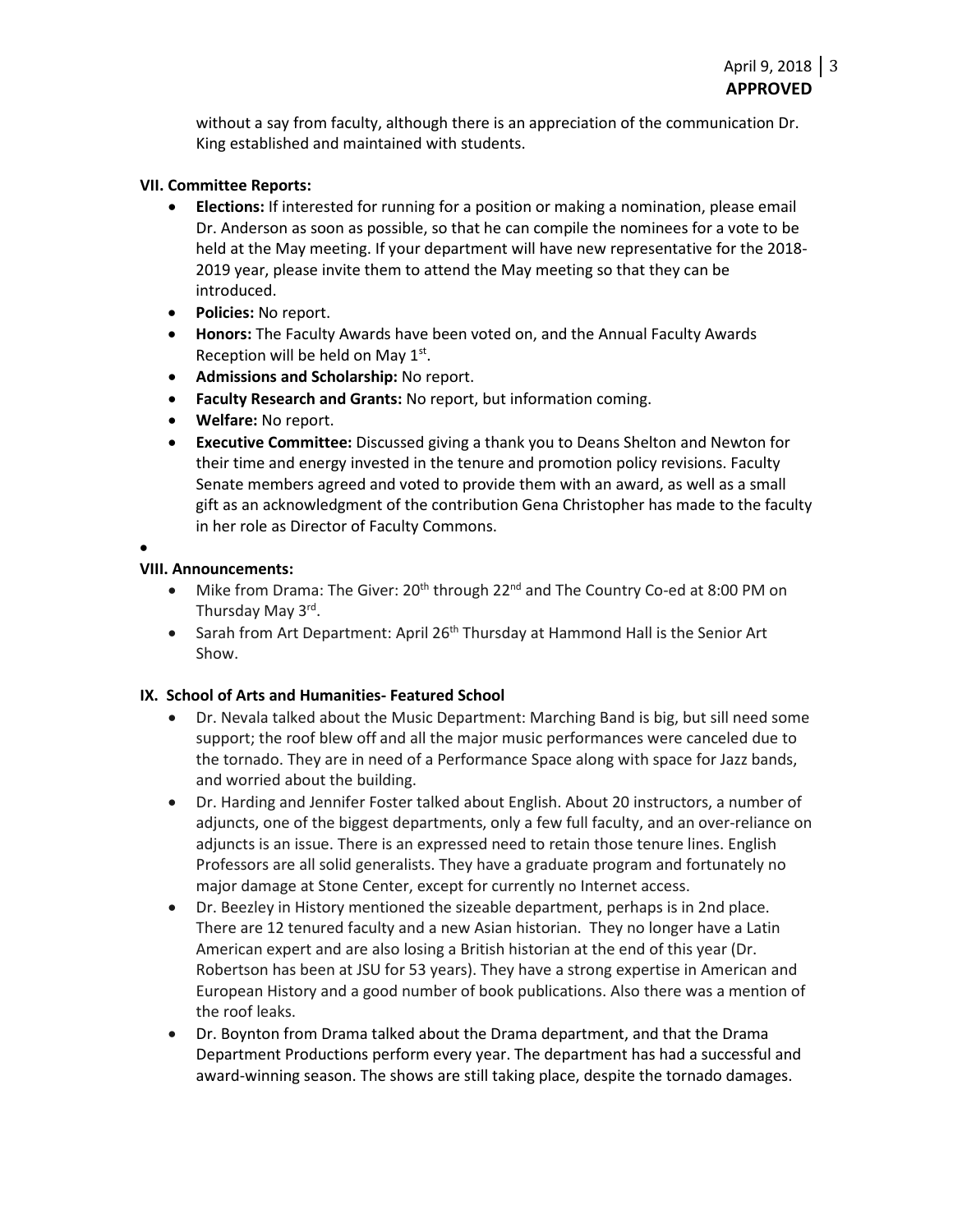- Faculty Senate President Sarah Miles talked about the Department of Art. There are 12 full-time faculty and 3 full-time adjuncts. There are 3 degrees, a Bachelor of Art, a Bachelor of Fine Art with concentrations in photography, graphic design, painting, drawing, ceramics, and printmaking, and a Master of Fine Art in Visual Communication and Design. The department currently has about 170 UG majors, 10 graduate students, and serves over 1000 students, mostly through Art Appreciation, a general education course.
- Sarah showed a cool video about the Art Department, and talked about the new lighting studio in Carlisle Fine Art Building, made possible through a REAL Classroom Grant.

## **X. Adjournment:**

Dr. Beezley noted a thank you for Faculty Senate President Sarah Miles's hard work. Also made a motion to adjourn.

#### **XI. Next Meeting:**

*May 14th, 2018 at 3:15 p.m.* in Ramona Wood, room 310, School of Education to be featured.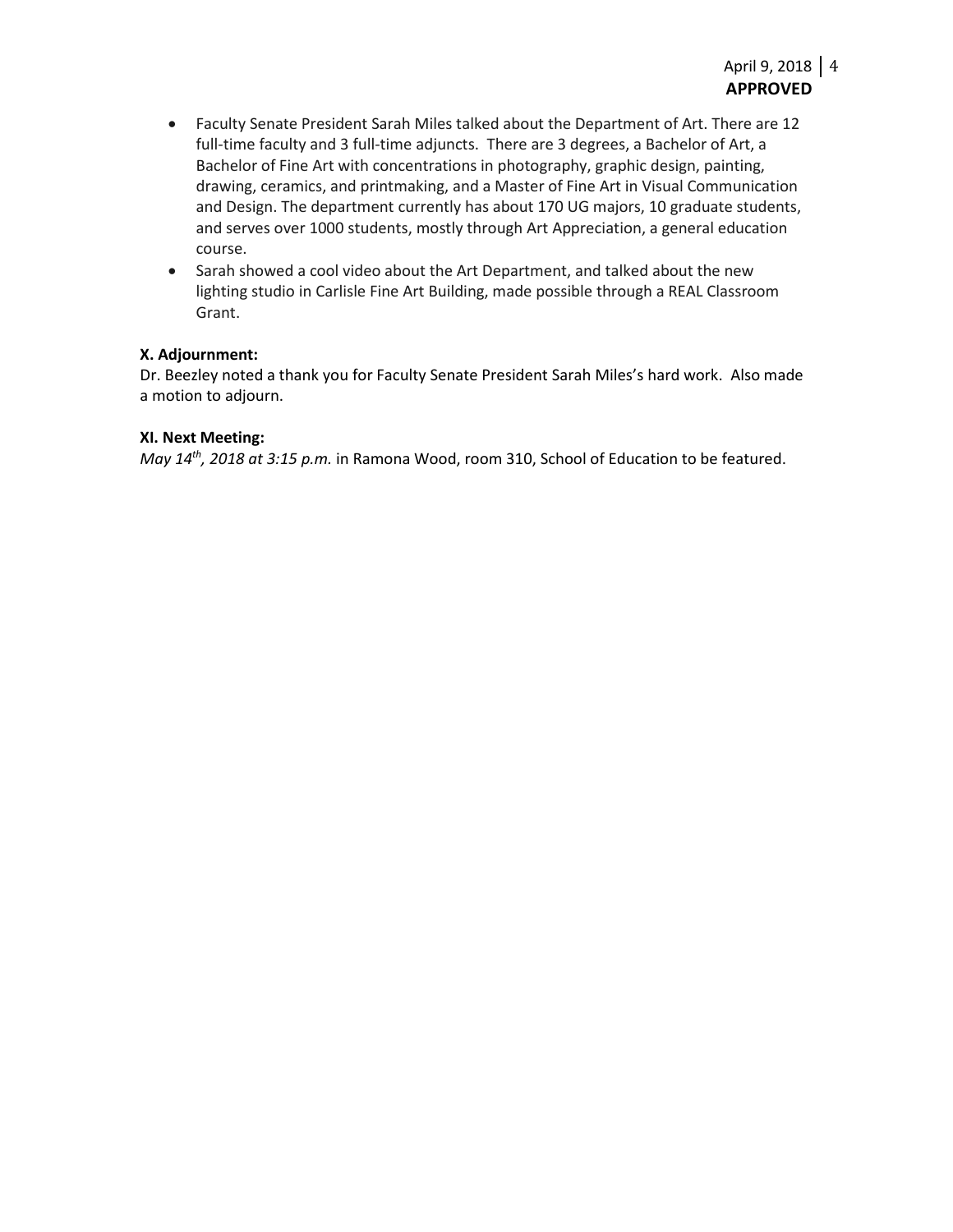## **FACULTY SENATE MINUTES 14 May 2018 | 3:15 p.m. | Ramona Woods 310**

**Members Present:** Tom Anderson, Paul Beezley, Ben Boozer, Michael Boynton, Jennifer Foster, Russell Hammack, Pitt Harding, Laurie Heathcock, Lori Hill, Kay Lang, Tom Leathrum, Bill Lester, Patrick McGrail, Sarah Cusimano Miles, Andy Nevala, Erin Rider, Shannon Robertson, *Ranger Rumrill*, Wendy Stephens, Kim Stevens, David Thornton, Kim Townsel*,* Christi Trucks, Jeff Van Slyke

**Members Absent:** *Mike Davis,* Stan Newton, Rebecca Peinhardt, Joy Rabold, Teje Sult, J. Triplett*, Hungwei Tseng,* Stephen Tsikalas, Pamela White

**I. Call to Order**: President Sarah Miles called the meeting to order at 3:15 p.m.

### **II. School of Education- Featured School by Dr. Emily Sims**

- a. The JSU Teacher Education graduate more than both the University of Alabama and Auburn University. Programs are at both undergraduate and graduate levels. The department has P-3, P-6, and P-12 certification. The Family Consumer Science Program is housed in the School of Education. All of the programs lead to Alabama Teacher Certification of Education (the State certifies them). The EDS program has an educational resource unit. There are teaching shortages in math and sciences; the charge is to provide quality P-12 education ("we produce our own professionals, thus a need to provide them a quality experience"). ACHE grant program implemented to increase recruitment and retention in an education program and teaching field; JSU's Education Program's challenge is to get students to complete the program. Question, Does the state offer incentives for Master degrees? A bill was introduced to pay for the highest degree in the corresponding teaching field as a way to reduce funding for noncorresponding degrees.
- b. Dr. Townsel from Family and Consumer Services covers that department
- c. Dr. Stephens is the chair of library media programs (2 years prior teaching experience), instructional leadership (3 years prior teaching experience; MA and EDS levels) and community counseling.
- d. Russell Hammack in Secondary Education, MA in education to become certified in the state, and undergraduates may enter with a 2.75 GPA but must graduate with a minimum requirement at 3.25 GPA (State Dept. rule).

### **II. Approval of Minutes:**

Dr. McGrail motioned to approve, and all in favor. 

- **III. SGA Update-** Kasey Gamble, new SGA President
	- e. She is an Early Childhood Education major, and incoming senior. Her main goal as president is to bridge the gap between student and administration communication. Kasey Gamble sent an email to students providing an explanation for the increase in tuition and fees. SGA executive members are excited for the upcoming year serving the students and university.

#### **IV. Unfinished Business:**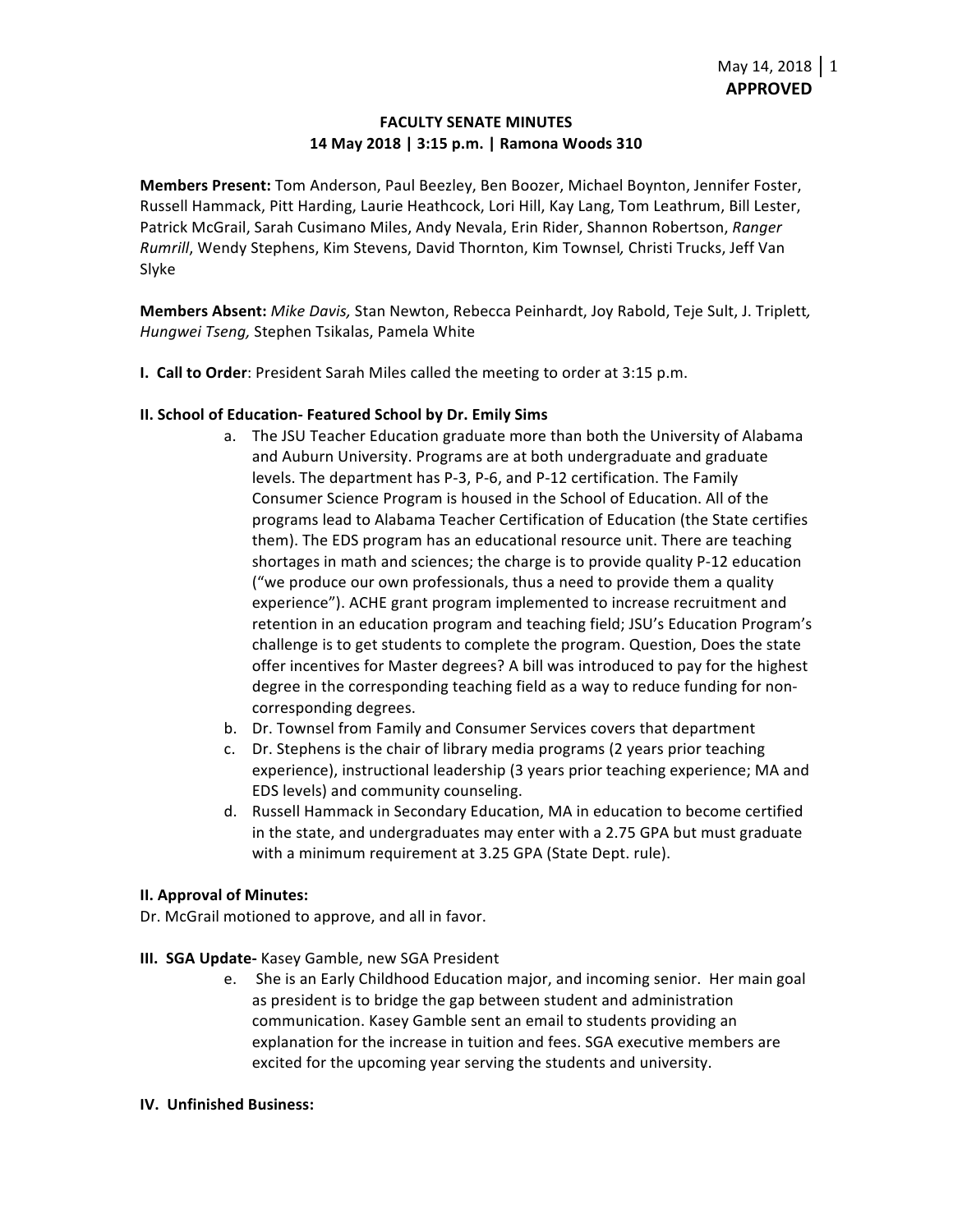• No unfinished business.

#### **V. New Business:**

- The University Executive Council meeting to take place on Wednesday May  $16^{th}$ . The following policies will be reviewed: Social Media Policy and Guidelines, Web Policy, and the Medical and Compassionate Withdrawal. Dr. McGrail clarified the importance behind the JSU branding, mottos, and colors and the need for them to be accurate. Faculty Senate President Miles gave information on the background policies of social media, such as the policy to update social media sites a minimum of three times a week with the impression that if not, the site will be removed. Dr. Hammack raised the question of: what is the definition of current and who becomes responsible for the consistent management of updates? Another question asked if this policy regarding updates includes JSU student organizations, such as the History Club, and it was interpreted as yes. Dr. Hammack's department takes a lot of pictures of students in the field, yet the confirmation of consent from the student delays the submission program and general management of consent agreements. Dr. McGrail notes that information is now viewed on social media and not the traditional usage of the JSU main website. The Nursing Department gave the example of their FB and Twitter page and it seems that the Twitter page is updated every 5 days, thus a recommendation may be better for a once a week update rather than 3 updates per week. Dr. Leathrum noted that apps can help arrange scheduled posts to increase efficiency.
- Faculty Senate Proposal for policy clarification on term limits. Bylaws currently do not provide clear language on terms after a senator served as a replacement to a previous senator to fulfill that person's term. Executive committee has discussed how to clarify the term fulfillment and caps. A recommendation policy was made for 0-12 month replacement with an additional term to serve. Dr. Harding simplified the language to say that a replacement senator to serve two terms after completion. The bylaws give the replacement senator full voting rights but is not designated as the replacement senator's own term. Faculty Senate members voted in favor of two additional terms following completion of a replacement term.
- Faculty Senate Proposal to update bylaws to reflect schools instead of the former colleges. Senate in favor of the change, and for committees to reflect the change to have a representative from each of the 6 schools plus the library.

### **VI. President's Report:**

- Faculty Senate President Miles clarified what occurred following the last meeting and the formation of the ad-hoc committee. President Miles clarified the meeting with President Beehler and Provost Turner. President Miles met with the executive committee, which drafted a statement of support and clarification to President Beehler and Provost Turner. After reviewing the documents provided by Dr. Turner, the ad-hoc committee recommends that the ad-hoc committee change its focus to less situation specific of the tornado policies, and to focus on improving faculty administrative communication in the upcoming year. This suggestion will be revisited and discussed at the September meeting.
- Summary of the Board of Trustees' Meeting (April  $16^{th}$ - $17^{th}$ ): President Miles recapped the daily meetings and recovery effort process, including the committee specific reports.